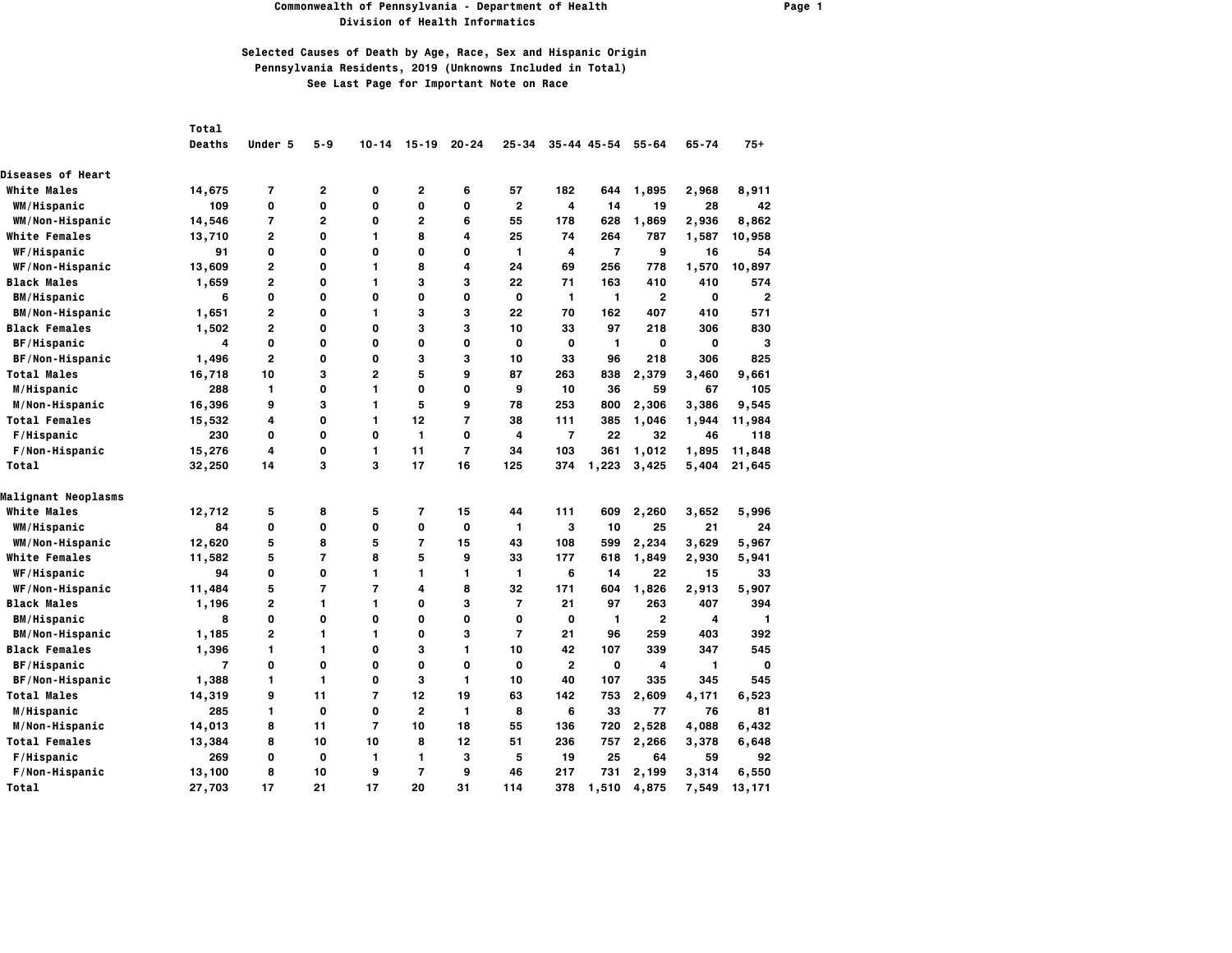#### **Commonwealth of Pennsylvania - Department of Health Page 2 Division of Health Informatics**

|                                   | Total         |                |                |                |                |                |                |                |                 |                |             |             |
|-----------------------------------|---------------|----------------|----------------|----------------|----------------|----------------|----------------|----------------|-----------------|----------------|-------------|-------------|
|                                   | <b>Deaths</b> | Under 5        | $5 - 9$        | $10 - 14$      | $15 - 19$      | $20 - 24$      | $25 - 34$      |                | $35 - 44$ 45-54 | $55 - 64$      | $65 - 74$   | $75+$       |
| Cerebrovascular Disease           |               |                |                |                |                |                |                |                |                 |                |             |             |
| <b>White Males</b>                | 2,295         | 1              | 1              | 1              | 0              | З              | 4              | 15             | 56              | 223            | 383         | 1,608       |
| WM/Hispanic                       | 20            | 1              | $\mathbf{o}$   | 0              | 0              | 0              | 0              | $\mathbf{1}$   | $\mathbf{1}$    | 3              | 5           | 9           |
| WM/Non-Hispanic                   | 2,270         | 0              | 1              | 1              | 0              | 3              | 4              | 14             | 54              | 219            | 376         | 1,598       |
| <b>White Females</b>              | 3,422         | 1              | 1              | 0              | 1              | $\overline{2}$ | 5              | 19             | 45              | 151            | 360         | 2,837       |
| WF/Hispanic                       | 29            | 1              | 0              | 0              | 0              | 0              | 0              | $\mathbf{2}$   | 1               | 2              | 3           | 20          |
| WF/Non-Hispanic                   | 3,391         | 0              | 1              | 0              | 1              | $\overline{2}$ | 5              | 17             | 44              | 149            | 357         | 2,815       |
| <b>Black Males</b>                | 276           | $\overline{2}$ | 0              | 0              | 0              | 1              | 3              | 2              | 29              | 50             | 67          | 122         |
| <b>BM/Hispanic</b>                | 0             | 0              | 0              | 0              | 0              | 0              | 0              | $\mathbf 0$    | $\mathbf 0$     | 0              | 0           | $\mathbf 0$ |
| <b>BM/Non-Hispanic</b>            | 276           | 2              | 0              | 0              | 0              | 1              | 3              | 2              | 29              | 50             | 67          | 122         |
| <b>Black Females</b>              | 414           | 0              | 0              | 0              | 0              | 0              | 3              | 3              | 17              | 48             | 82          | 261         |
| BF/Hispanic                       | 0             | 0              | 0              | 0              | 0              | 0              | 0              | 0              | 0               | 0              | 0           | $\mathbf 0$ |
| <b>BF/Non-Hispanic</b>            | 414           | 0              | 0              | 0              | 0              | 0              | 3              | 3              | 17              | 48             | 82          | 261         |
| <b>Total Males</b>                | 2,671         | 3              | 1              | 1              | 0              | 5              | 10             | 19             | 93              | 286            | 473         | 1,780       |
| M/Hispanic                        | 63            | 1              | 0              | 0              | 0              | 1              | 3              | $\mathbf{2}$   | 6               | 10             | 16          | 24          |
| M/Non-Hispanic                    | 2,602         | 2              | 1              | 1              | 0              | 4              | $\overline{7}$ | 17             | 86              | 274            | 455         | 1,755       |
| <b>Total Females</b>              | 3,974         | 2              | 1              | 1              | 1              | $\overline{2}$ | 10             | 25             | 66              | 215            | 460         | 3,191       |
| F/Hispanic                        | 90            | $\overline{2}$ | 0              | 1              | 0              | 0              | 2              | 5              | 5               | 9              | 9           | 57          |
| F/Non-Hispanic                    | 3,879         | 0              | 1              | $\mathbf 0$    | 1              | $\overline{2}$ | 8              | 20             | 61              | 205            | 451         | 3,130       |
| Total                             | 6,645         | 5              | $\overline{2}$ | $\overline{2}$ | 1              | $\overline{7}$ | 20             | 44             | 159             | 501            | 933         | 4,971       |
| Chronic Lower Respiratory Disease |               |                |                |                |                |                |                |                |                 |                |             |             |
| <b>White Males</b>                | 2,709         | 0              | 0              | 2              | 1              | 0              | 3              | 5              | 36              | 335            | 667         | 1,660       |
| WM/Hispanic                       | 9             | 0              | 0              | 1              | 0              | 0              | 0              | $\mathbf 0$    | $\mathbf 0$     | $\overline{2}$ | 1           | 5           |
| WM/Non-Hispanic                   | 2,694         | 0              | 0              | 1              | 1              | 0              | 3              | 5              | 36              | 332            | 665         | 1,651       |
| <b>White Females</b>              | 3,095         | 1              | 1              | 0              | 1              | 0              | $\overline{2}$ | 9              | 50              | 296            | 646         | 2,089       |
| <b>WF/Hispanic</b>                | 19            | 0              | 0              | 0              | 0              | 0              | 1              | 0              | $\overline{2}$  | 5              | 4           | 7           |
| WF/Non-Hispanic                   | 3,074         | 1              | 1              | 0              | 1              | 0              | 1              | 9              | 48              | 291            | 641         | 2,081       |
| <b>Black Males</b>                | 201           | 0              | 3              | 1              | 0              | $\overline{2}$ | 4              | 2              | 9               | 35             | 58          | 87          |
| <b>BM/Hispanic</b>                | 0             | 0              | 0              | 0              | 0              | 0              | 0              | 0              | 0               | O              | $\mathbf 0$ | 0           |
| <b>BM/Non-Hispanic</b>            | 200           | 0              | 3              | 1              | 0              | $\overline{2}$ | 4              | 2              | 9               | 35             | 57          | 87          |
| <b>Black Females</b>              | 232           | 0              | 0              | 0              | 0              | 0              | 4              | 0              | 13              | 33             | 70          | 112         |
| BF/Hispanic                       | 1             | 0              | 0              | 0              | 0              | 0              | 0              | O              | $\mathbf 0$     | O              | 0           | 1           |
| <b>BF/Non-Hispanic</b>            | 231           | 0              | 0              | 0              | 0              | 0              | 4              | 0              | 13              | 33             | 70          | 111         |
| <b>Total Males</b>                | 2,965         | 0              | 4              | 4              | 1              | $\overline{2}$ | 10             | 8              | 51              | 378            | 732         | 1,775       |
| M/Hispanic                        | 35            | 0              | 0              | $\overline{2}$ | 0              | 0              | $\overline{2}$ | 1              | 6               | 6              | 3           | 15          |
| M/Non-Hispanic                    | 2,920         | 0              | 4              | $\overline{2}$ | 1              | 2              | $\overline{7}$ | $\overline{7}$ | 45              | 370            | 727         | 1,755       |
| <b>Total Females</b>              | 3,372         | 1              | 1              | 0              | 1              | 0              | $\overline{7}$ | 9              | 66              | 332            | 724         | 2,231       |
| F/Hispanic                        | 39            | 0              | 0              | 0              | 0              | 0              | 1              | 0              | 4               | 6              | 9           | 19          |
| F/Non-Hispanic                    | 3,329         | 1              | 1              | 0              | 1              | 0              | 6              | 9              | 62              | 326            | 714         | 2,209       |
| Total                             | 6,337         | 1              | 5              | 4              | $\overline{2}$ | $\overline{2}$ | 17             | 17             | 117             | 710            | 1,456       | 4,006       |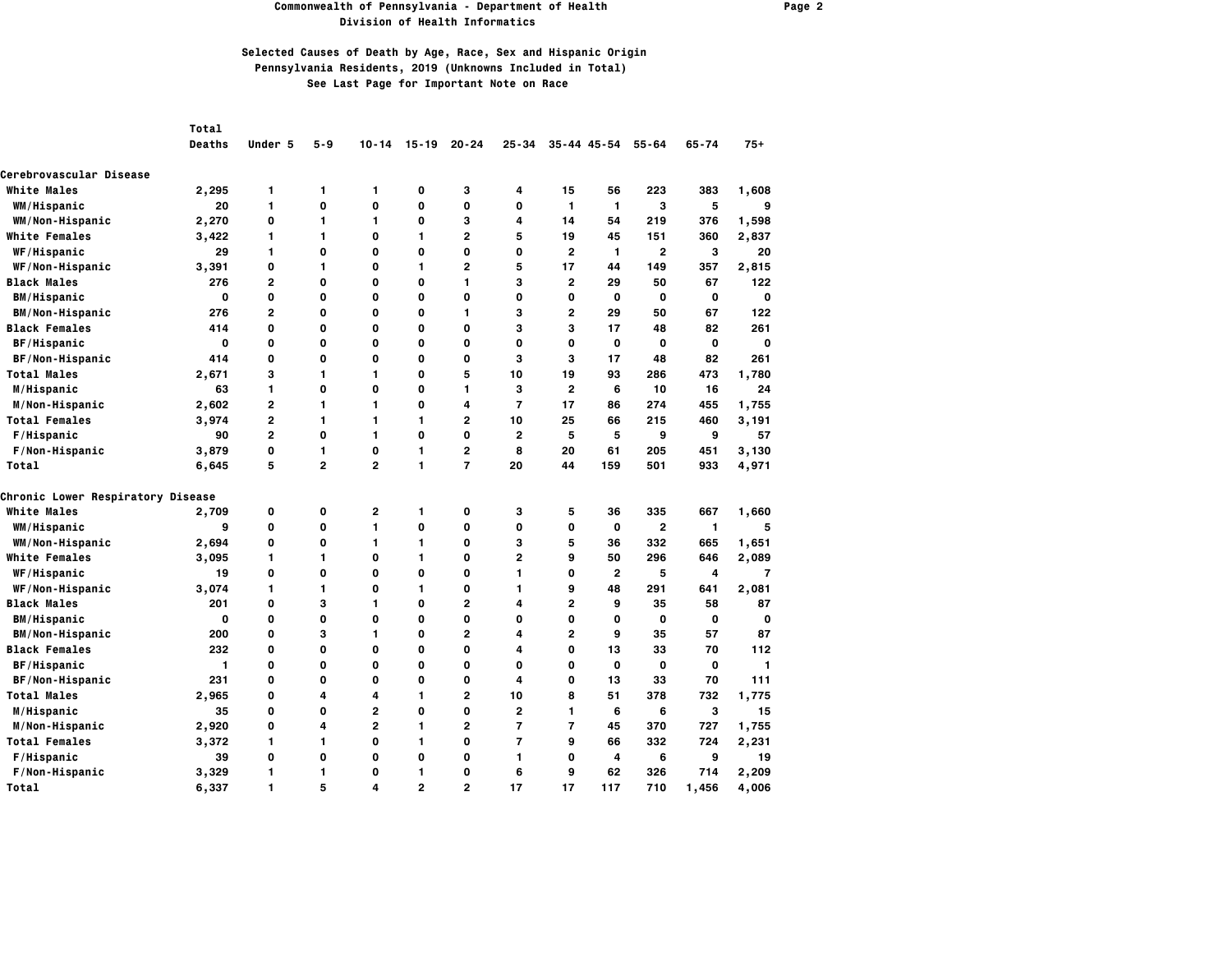#### **Commonwealth of Pennsylvania - Department of Health Page 3 Division of Health Informatics**

|                               | <b>Total</b>  |                |                |                |                         |                |                |                |                |                |                |              |
|-------------------------------|---------------|----------------|----------------|----------------|-------------------------|----------------|----------------|----------------|----------------|----------------|----------------|--------------|
|                               | <b>Deaths</b> | Under 5        | $5 - 9$        | $10 - 14$      | $15 - 19$               | $20 - 24$      | $25 - 34$      |                | 35-44 45-54    | $55 - 64$      | $65 - 74$      | $75+$        |
| <b>Nontransport Accidents</b> |               |                |                |                |                         |                |                |                |                |                |                |              |
| <b>White Males</b>            | 3,724         | 18             | 5              | з              | 23                      | 128            | 676            | 675            | 550            | 468            | 290            | 888          |
| <b>WM/Hispanic</b>            | 113           | $\mathbf{1}$   | 0              | 0              | $\overline{2}$          | 8              | 21             | 34             | 21             | 14             | 4              | 8            |
| WM/Non-Hispanic               | 3,605         | 17             | 5              | 3              | 21                      | 120            | 654            | 641            | 528            | 452            | 285            | 879          |
| <b>White Females</b>          | 2,392         | 10             | 3              | 3              | 12                      | 57             | 295            | 275            | 254            | 242            | 166            | 1,074        |
| <b>WF/Hispanic</b>            | 26            | 0              | 0              | 0              | 0                       | з              | 6              | 9              | з              | 0              | $\overline{2}$ | з            |
| WF/Non-Hispanic               | 2,359         | 10             | з              | 3              | 12                      | 54             | 288            | 265            | 250            | 241            | 163            | 1,069        |
| <b>Black Males</b>            | 588           | 6              | 5              | $\overline{2}$ | 5                       | 20             | 77             | 88             | 129            | 153            | 71             | 32           |
| <b>BM/Hispanic</b>            | 8             | 0              | 0              | 0              | 0                       | $\mathbf{1}$   | з              | 1              | 0              | 2              | 1              | 0            |
| BM/Non-Hispanic               | 579           | 6              | 5              | $\overline{2}$ | 5                       | 19             | 74             | 87             | 128            | 151            | 70             | 32           |
| <b>Black Females</b>          | 266           | 5              | $\overline{2}$ | 0              | 1                       | 8              | 42             | 43             | 39             | 55             | 26             | 45           |
| <b>BF/Hispanic</b>            | 1             | 0              | 0              | 0              | 0                       | 0              | O              | 0              | 0              | 0              | 1              | 0            |
| BF/Non-Hispanic               | 263           | 5              | $\overline{2}$ | 0              | 1                       | 8              | 41             | 42             | 39             | 55             | 25             | 45           |
| <b>Total Males</b>            | 4,610         | 32             | 10             | 6              | 28                      | 163            | 823            | 832            | 729            | 666            | 381            | 939          |
| M/Hispanic                    | 333           | 4              | 0              | 1              | $\overline{\mathbf{c}}$ | 19             | 74             | 91             | 61             | 51             | 16             | 13           |
| M/Non-Hispanic                | 4,266         | 28             | 10             | 5              | 26                      | 144            | 748            | 741            | 665            | 611            | 363            | 925          |
| <b>Total Females</b>          | 2,759         | 18             | 7              | 3              | 13                      | 70             | 347            | 340            | 306            | 315            | 197            | 1,142        |
| F/Hispanic                    | 90            | 0              | 1              | 0              | 0                       | 4              | 13             | 26             | 15             | 13             | 7              | 11           |
| F/Non-Hispanic                | 2,660         | 18             | 6              | 3              | 13                      | 66             | 332            | 312            | 290            | 301            | 189            | 1,129        |
| Total                         | 7,369         | 50             | 17             | 9              | 41                      | 233            | 1,170          | 1,172          | 1,035          | 981            | 578            | 2,081        |
| Motor Vehicle Accidents       |               |                |                |                |                         |                |                |                |                |                |                |              |
| <b>White Males</b>            | 689           | $\overline{2}$ | з              | 7              | 26                      | 69             | 120            | 79             | 99             | 114            | 77             | 93           |
| <b>WM/Hispanic</b>            | 23            | 0              | 1              | 0              | 2                       | 9              | $\overline{7}$ | $\overline{2}$ | $\mathbf{2}$   | 0              | 0              | $\mathbf 0$  |
| WM/Non-Hispanic               | 666           | 2              | $\overline{2}$ | $\overline{7}$ | 24                      | 60             | 113            | 77             | 97             | 114            | 77             | 93           |
| <b>White Females</b>          | 259           | 2              | 1              | 0              | 20                      | 23             | 26             | 17             | 27             | 33             | 34             | 76           |
| <b>WF/Hispanic</b>            | 4             | 0              | 0              | 0              | 3                       | $\mathbf{o}$   | 1              | 0              | 0              | 0              | 0              | $\mathbf{0}$ |
| WF/Non-Hispanic               | 254           | 2              | 1              | 0              | 17                      | 23             | 25             | 17             | 27             | 32             | 34             | 76           |
| <b>Black Males</b>            | 73            | 0              | 1              | 1              | 3                       | 9              | 17             | 16             | 11             | 8              | 5              | 2            |
| <b>BM/Hispanic</b>            | 1             | 0              | 0              | 0              | 0                       | $\mathbf{1}$   | O              | 0              | 0              | 0              | 0              | 0            |
| <b>BM/Non-Hispanic</b>        | 72            | 0              | 1              | 1              | 3                       | 8              | 17             | 16             | 11             | 8              | 5              | 2            |
| <b>Black Females</b>          | 28            | 1              | 1              | 0              | 0                       | 3              | $\overline{7}$ | 4              | 3              | 6              | $\overline{2}$ | 1            |
| <b>BF/Hispanic</b>            | 1             | 0              | 0              | 0              | 0                       | 0              | 1              | 0              | 0              | 0              | 0              | 0            |
| <b>BF/Non-Hispanic</b>        | 26            | 1              | 1              | 0              | 0                       | 3              | 6              | 4              | 3              | 5              | $\mathbf{2}$   | 1            |
| <b>Total Males</b>            | 808           | 2              | 4              | 9              | 34                      | 84             | 149            | 102            | 114            | 129            | 84             | 97           |
| M/Hispanic                    | 56            | 0              | 1              | 0              | 3                       | 16             | 16             | 8              | 5              | 4              | $\overline{2}$ | $\mathbf{1}$ |
| M/Non-Hispanic                | 752           | $\overline{2}$ | 3              | 9              | 31                      | 68             | 133            | 94             | 109            | 125            | 82             | 96           |
| <b>Total Females</b>          | 310           | 4              | 4              | 0              | 22                      | 28             | 34             | 26             | 33             | 44             | 37             | 78           |
| F/Hispanic                    | 17            | 1              | 1              | 0              | 3                       | $\overline{2}$ | 3              | 3              | $\overline{2}$ | $\overline{2}$ | 0              | 0            |
| F/Non-Hispanic                | 291           | 3              | 3              | 0              | 19                      | 26             | 31             | 23             | 31             | 40             | 37             | 78           |
| Total                         | 1,118         | 6              | 8              | 9              | 56                      | 112            | 183            | 128            | 147            | 173            | 121            | 175          |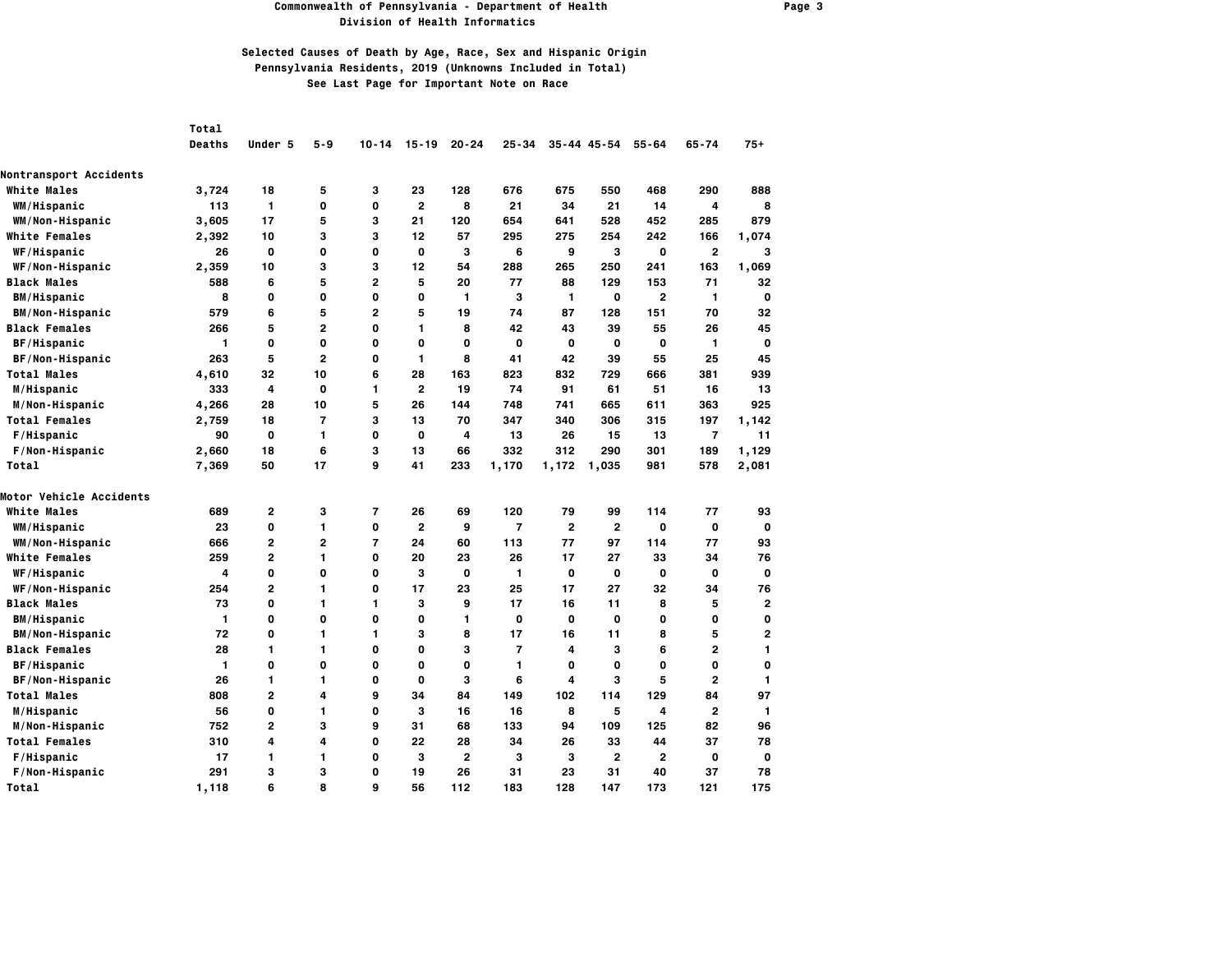#### **Commonwealth of Pennsylvania - Department of Health Page 4 Division of Health Informatics**

|                                  | <b>Total</b>   |         |             |                         |                         |                |                |                |              |           |           |             |
|----------------------------------|----------------|---------|-------------|-------------------------|-------------------------|----------------|----------------|----------------|--------------|-----------|-----------|-------------|
|                                  | <b>Deaths</b>  | Under 5 | $5 - 9$     | $10 - 14$               | $15 - 19$               | $20 - 24$      | $25 - 34$      |                | 35-44 45-54  | $55 - 64$ | $65 - 74$ | $75+$       |
| <b>Other Transport Accidents</b> |                |         |             |                         |                         |                |                |                |              |           |           |             |
| <b>White Males</b>               | 50             | 0       | 0           | 0                       | $\mathbf{2}$            | з              | 6              | 5              | 6            | 15        | 8         | 5           |
| <b>WM/Hispanic</b>               | $\Omega$       | O       | 0           | O                       | 0                       | 0              | 0              | O              | 0            | 0         | 0         | 0           |
| WM/Non-Hispanic                  | 50             | O       | 0           | O                       | $\overline{2}$          | 3              | 6              | 5              | 6            | 15        | 8         | 5           |
| <b>White Females</b>             | 9              | O       | 0           | $\mathbf{1}$            | 1                       | 0              | 0              | $\mathbf{1}$   | 3            | 3         | 0         | $\mathbf 0$ |
| WF/Hispanic                      | 0              | 0       | 0           | O                       | 0                       | 0              | 0              | 0              | 0            | 0         | 0         | 0           |
| WF/Non-Hispanic                  | 9              | 0       | 0           | $\mathbf{1}$            | 1                       | 0              | 0              | 1              | 3            | 3         | 0         | 0           |
| <b>Black Males</b>               | 8              | O       | 0           | 1                       | 0                       | 1              | 1              | $\mathbf{2}$   | 3            | 0         | 0         | 0           |
| <b>BM/Hispanic</b>               | 0              | 0       | 0           | 0                       | 0                       | 0              | 0              | 0              | 0            | 0         | 0         | 0           |
| <b>BM/Non-Hispanic</b>           | 8              | O       | 0           | $\mathbf{1}$            | 0                       | 1              | 1              | $\overline{2}$ | 3            | 0         | 0         | $\mathbf 0$ |
| <b>Black Females</b>             | $\mathbf{2}$   | 0       | 0           | 0                       | 0                       | 1              | 0              | 0              | 0            | 0         | 1         | 0           |
| <b>BF/Hispanic</b>               | 0              | 0       | 0           | 0                       | 0                       | 0              | 0              | 0              | 0            | 0         | 0         | 0           |
| BF/Non-Hispanic                  | $\overline{2}$ | 0       | 0           | $\mathbf 0$             | 0                       | 1              | 0              | O              | O            | 0         | 1         | 0           |
| <b>Total Males</b>               | 62             | O       | 0           | $\mathbf{1}$            | $\overline{2}$          | 5              | $\overline{7}$ | 8              | 10           | 16        | 8         | 5           |
| M/Hispanic                       | $\overline{2}$ | O       | 0           | $\mathbf 0$             | 0                       | 0              | O              | $\mathbf{1}$   | $\mathbf{1}$ | 0         | 0         | $\mathbf 0$ |
| M/Non-Hispanic                   | 60             | 0       | 0           | 1                       | $\overline{2}$          | 5              | 7              | $\overline{7}$ | 9            | 16        | 8         | 5           |
| <b>Total Females</b>             | 15             | 0       | 0           | 1                       | $\overline{2}$          | $\overline{2}$ | 0              | $\mathbf{1}$   | 4            | 3         | 1         | 1           |
| F/Hispanic                       | 0              | 0       | 0           | $\mathbf 0$             | 0                       | 0              | 0              | 0              | 0            | 0         | 0         | 0           |
| F/Non-Hispanic                   | 15             | 0       | 0           | $\mathbf{1}$            | $\overline{\mathbf{c}}$ | $\overline{2}$ | 0              | $\mathbf{1}$   | 4            | 3         | 1         | 1           |
| Total                            | 77             | O       | $\mathbf 0$ | $\overline{\mathbf{c}}$ | 4                       | $\overline{7}$ | $\overline{7}$ | 9              | 14           | 19        | 9         | 6           |
| Diabetes Mellitus                |                |         |             |                         |                         |                |                |                |              |           |           |             |
| <b>White Males</b>               | 1,745          | 0       | 0           | 0                       | 0                       | 4              | 12             | 38             | 100          | 293       | 461       | 837         |
| WM/Hispanic                      | 18             | 0       | 0           | 0                       | 0                       | 0              | 2              | 1              | $\mathbf{1}$ | 5         | 4         | 5           |
| WM/Non-Hispanic                  | 1,724          | O       | 0           | O                       | O                       | 4              | 10             | 37             | 98           | 288       | 457       | 830         |
| <b>White Females</b>             | 1,342          | 0       | O           | 0                       | 0                       | $\overline{2}$ | 5              | 12             | 49           | 166       | 270       | 838         |
| WF/Hispanic                      | 12             | O       | 0           | O                       | 0                       | 0              | 0              | 0              | 0            | 1         | 3         | 8           |
| WF/Non-Hispanic                  | 1,330          | 0       | 0           | 0                       | 0                       | $\mathbf{2}$   | 5              | 12             | 49           | 165       | 267       | 830         |
| <b>Black Males</b>               | 210            | 0       | 0           | 0                       | 0                       | 0              | $\overline{7}$ | 15             | 28           | 48        | 54        | 58          |
| <b>BM/Hispanic</b>               | 1              | 0       | 0           | 0                       | 0                       | 0              | 0              | 0              | 0            | 1         | 0         | 0           |
| <b>BM/Non-Hispanic</b>           | 209            | 0       | 0           | 0                       | 0                       | 0              | 7              | 15             | 28           | 47        | 54        | 58          |
| <b>Black Females</b>             | 221            | 0       | 0           | O                       | 0                       | 0              | 4              | $\overline{7}$ | 16           | 51        | 48        | 95          |
| BF/Hispanic                      | 0              | 0       | 0           | 0                       | 0                       | 0              | 0              | O              | 0            | 0         | 0         | 0           |
| BF/Non-Hispanic                  | 221            | 0       | 0           | 0                       | 0                       | 0              | 4              | $\overline{7}$ | 16           | 51        | 48        | 95          |
| <b>Total Males</b>               | 2,033          | 0       | 0           | $\mathbf 0$             | 0                       | 4              | 20             | 57             | 136          | 355       | 533       | 928         |
| M/Hispanic                       | 64             | 0       | 0           | $\mathbf 0$             | 0                       | 0              | 2              | 5              | 6            | 17        | 18        | 16          |
| M/Non-Hispanic                   | 1,964          | O       | 0           | O                       | 0                       | 4              | 18             | 52             | 127          | 338       | 515       | 910         |
| <b>Total Females</b>             | 1,619          | 0       | 0           | $\mathbf 0$             | 0                       | $\overline{2}$ | 9              | 23             | 68           | 225       | 331       | 961         |
| F/Hispanic                       | 43             | 0       | 0           | $\mathbf 0$             | 0                       | 0              | 0              | з              | 1            | 6         | 10        | 23          |
| F/Non-Hispanic                   | 1,576          | 0       | 0           | $\mathbf 0$             | 0                       | $\overline{2}$ | 9              | 20             | 67           | 219       | 321       | 938         |
| Total                            | 3,652          | O       | O           | $\Omega$                | 0                       | 6              | 29             | 80             | 204          | 580       | 864       | 1,889       |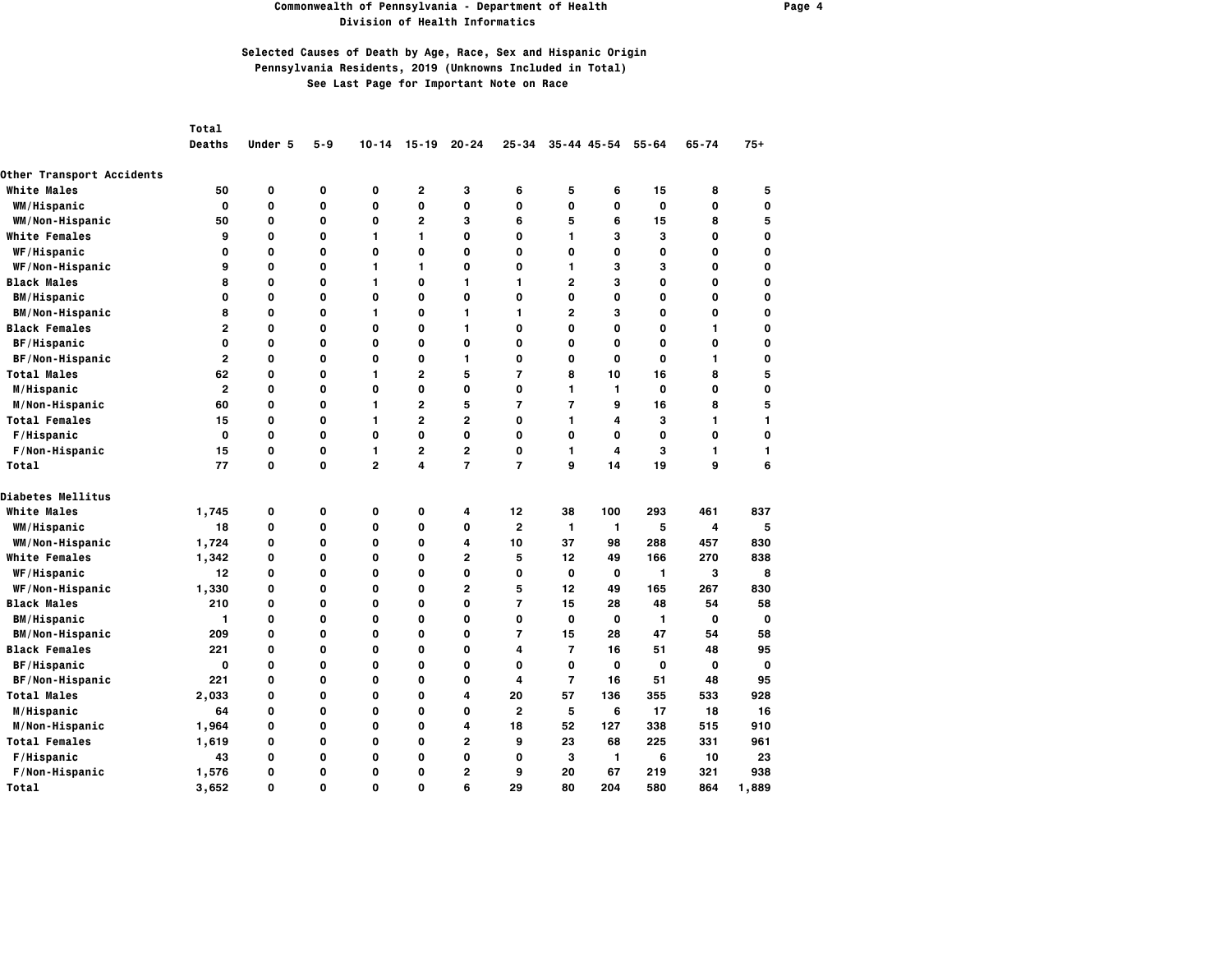### **Commonwealth of Pennsylvania - Department of Health Page 5 Division of Health Informatics**

|                                           | Total         |                |                |           |                |                |           |              |                     |                |                |                |
|-------------------------------------------|---------------|----------------|----------------|-----------|----------------|----------------|-----------|--------------|---------------------|----------------|----------------|----------------|
|                                           | <b>Deaths</b> | Under 5        | $5 - 9$        | $10 - 14$ | $15 - 19$      | $20 - 24$      | $25 - 34$ |              | $35 - 44$ $45 - 54$ | $55 - 64$      | $65 - 74$      | $75+$          |
| Influenza & Pneumonia                     |               |                |                |           |                |                |           |              |                     |                |                |                |
| <b>White Males</b>                        | 1,093         | 6              | 1              | 1         | 2              | 2              | 7         | 16           | 32                  | 93             | 184            | 749            |
| WM/Hispanic                               | 13            | O              | $\mathbf{o}$   | 0         | 0              | 0              | 1         | 0            | $\mathbf{1}$        | $\overline{2}$ | 5              | $\overline{4}$ |
| WM/Non-Hispanic                           | 1,079         | 6              | 1              | 1         | $\overline{2}$ | $\overline{2}$ | 6         | 16           | 31                  | 91             | 179            | 744            |
| <b>White Females</b>                      | 1,155         | 2              | 0              | 0         | 1              | $\overline{2}$ | 8         | 9            | 31                  | 78             | 148            | 876            |
| WF/Hispanic                               | 6             | O              | 0              | 0         | 1              | O              | 0         | 0            | 0                   | 0              | 0              | 5              |
| WF/Non-Hispanic                           | 1,149         | $\overline{2}$ | 0              | 0         | 0              | $\overline{2}$ | 8         | 9            | 31                  | 78             | 148            | 871            |
| <b>Black Males</b>                        | 84            | 1              | 0              | 0         | $\mathbf 0$    | O              | 5         | 5            | 6                   | 12             | 17             | 38             |
| <b>BM/Hispanic</b>                        | 0             | O              | 0              | 0         | O              | O              | 0         | 0            | 0                   | 0              | O              | $\mathbf 0$    |
| <b>BM/Non-Hispanic</b>                    | 84            | 1              | 0              | 0         | 0              | 0              | 5         | 5            | 6                   | 12             | 17             | 38             |
| <b>Black Females</b>                      | 92            | 3              | 0              | 0         | 1              | $\mathbf 0$    | 1         | $\mathbf{2}$ | 4                   | 18             | 13             | 50             |
| BF/Hispanic                               | 1             | 0              | 0              | 0         | $\mathbf 0$    | 0              | O         | 0            | 0                   | O              | $\mathbf 0$    | 1              |
| BF/Non-Hispanic                           | 91            | 3              | 0              | 0         | 1              | $\mathbf 0$    | 1         | $\mathbf{2}$ | 4                   | 18             | 13             | 49             |
| <b>Total Males</b>                        | 1,194         | $\overline{7}$ | 1              | 1         | $\overline{2}$ | 4              | 12        | 22           | 39                  | 106            | 205            | 795            |
| M/Hispanic                                | 22            | $\mathbf 0$    | 0              | 0         | 0              | $\overline{2}$ | 1         | 1            | $\overline{2}$      | $\mathbf{2}$   | 9              | 5              |
| M/Non-Hispanic                            | 1,171         | 7              | 1              | 1         | 2              | $\overline{2}$ | 11        | 21           | 37                  | 104            | 196            | 789            |
| <b>Total Females</b>                      | 1,278         | 5              | 1              | 0         | $\overline{2}$ | $\overline{2}$ | 9         | 11           | 37                  | 101            | 168            | 942            |
| F/Hispanic                                | 19            | $\mathbf 0$    | 0              | 0         | 1              | O              | 0         | 0            | $\overline{2}$      | з              | $\mathbf{2}$   | 11             |
| F/Non-Hispanic                            | 1,258         | 5              | 1              | 0         | 1              | $\overline{2}$ | 9         | 11           | 35                  | 98             | 165            | 931            |
| Total                                     | 2,472         | 12             | $\overline{2}$ | 1         | 4              | 6              | 21        | 33           | 76                  | 207            | 373            | 1,737          |
| Nephritis, Nephrotic Syndrome & Nephrosis |               |                |                |           |                |                |           |              |                     |                |                |                |
| <b>White Males</b>                        | 1,238         | 1              | 0              | 0         | 0              | 1              | 0         | 13           | 26                  | 113            | 227            | 857            |
| WM/Hispanic                               | 12            | $\mathbf 0$    | 0              | 0         | 0              | O              | 0         | $\mathbf{1}$ | 1                   | $\mathbf{1}$   | $\mathbf{2}$   | $\overline{7}$ |
| WM/Non-Hispanic                           | 1,226         | 1              | 0              | 0         | $\mathbf 0$    | 1              | 0         | 12           | 25                  | 112            | 225            | 850            |
| <b>White Females</b>                      | 1,253         | 0              | 0              | 1         | $\mathbf 0$    | $\overline{2}$ | 5         | 4            | 27                  | 85             | 218            | 911            |
| WF/Hispanic                               | 9             | 0              | 0              | 0         | 0              | O              | 0         | 0            | $\mathbf{1}$        | 3              | 1              | 4              |
| WF/Non-Hispanic                           | 1,244         | 0              | $\mathbf{o}$   | 1         | O              | $\overline{2}$ | 5         | 4            | 26                  | 82             | 217            | 907            |
| <b>Black Males</b>                        | 185           | 1              | 0              | 0         | 0              | $\mathbf 0$    | 1         | 4            | 13                  | 32             | 57             | 77             |
| <b>BM/Hispanic</b>                        | $\mathbf 0$   | 0              | 0              | 0         | $\mathbf 0$    | 0              | 0         | 0            | O                   | O              | O              | $\mathbf{o}$   |
| <b>BM/Non-Hispanic</b>                    | 184           | 1              | 0              | 0         | 0              | 0              | 1         | 4            | 13                  | 31             | 57             | 77             |
| <b>Black Females</b>                      | 195           | $\mathbf 0$    | 0              | 0         | 0              | O              | 0         | 3            | 9                   | 29             | 51             | 103            |
| BF/Hispanic                               | 1             | O              | 0              | 0         | 0              | 0              | 0         | 0            | 0                   | 0              | 0              | 1              |
| BF/Non-Hispanic                           | 192           | O              | 0              | 0         | O              | $\mathbf 0$    | 0         | 3            | 9                   | 29             | 49             | 102            |
| <b>Total Males</b>                        | 1,468         | 2              | 0              | 0         | 0              | 1              | 1         | 17           | 41                  | 154            | 298            | 954            |
| M/Hispanic                                | 32            | O              | 0              | 0         | $\mathbf 0$    | $\mathbf 0$    | 0         | 1            | 3                   | 6              | $\overline{7}$ | 15             |
| M/Non-Hispanic                            | 1,435         | 2              | 0              | 0         | 0              | 1              | 1         | 16           | 38                  | 147            | 291            | 939            |
| <b>Total Females</b>                      | 1,498         | O              | 0              | 1         | $\mathbf 0$    | $\overline{2}$ | 5         | 10           | 37                  | 121            | 281            | 1,041          |
| F/Hispanic                                | 33            | 0              | 0              | 0         | 0              | O              | 0         | з            | $\overline{2}$      | 8              | 9              | 11             |
| F/Non-Hispanic                            | 1,462         | 0              | 0              | 1         | O              | $\mathbf{2}$   | 5         | 7            | 35                  | 113            | 269            | 1,030          |
| Total                                     | 2,966         | $\overline{2}$ | $\Omega$       | 1         | $\Omega$       | 3              | 6         | 27           | 78                  | 275            | 579            | 1,995          |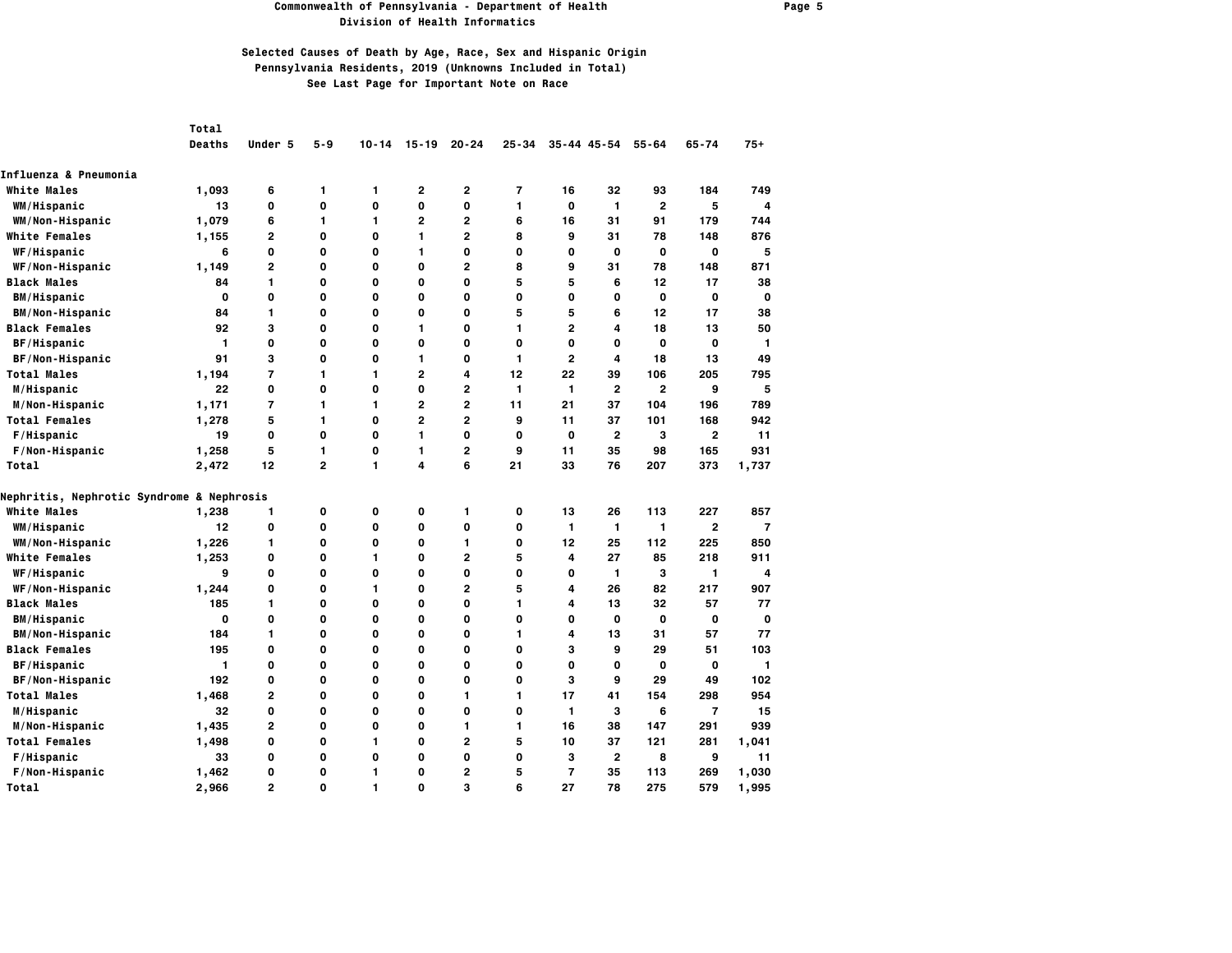### **Commonwealth of Pennsylvania - Department of Health Page 6 Division of Health Informatics**

|                        | Total          |              |                |                         |                |                |                |              |                 |                |                |                |
|------------------------|----------------|--------------|----------------|-------------------------|----------------|----------------|----------------|--------------|-----------------|----------------|----------------|----------------|
|                        | Deaths         | Under 5      | $5 - 9$        | $10 - 14$               | $15 - 19$      | $20 - 24$      | $25 - 34$      |              | $35 - 44$ 45-54 | $55 - 64$      | $65 - 74$      | $75+$          |
| Septicemia             |                |              |                |                         |                |                |                |              |                 |                |                |                |
| <b>White Males</b>     | 939            | 2            | 1              | 2                       | 1              | 1              | 6              | 8            | 47              | 119            | 211            | 541            |
| WM/Hispanic            | 9              | 1            | 0              | O                       | 0              | 0              | 1              | O            | $\mathbf{1}$    | $\overline{2}$ | $\mathbf o$    | $\overline{4}$ |
| WM/Non-Hispanic        | 929            | 1            | 1              | $\overline{2}$          | 1              | 1              | 5              | 8            | 46              | 117            | 211            | 536            |
| <b>White Females</b>   | 940            | 1            | 1              | $\Omega$                | $\overline{2}$ | 1              | 5              | 14           | 26              | 100            | 187            | 603            |
| WF/Hispanic            | 8              | 0            | O              | 0                       | 0              | 0              | 0              | 1            | 0               | 0              | 4              | 3              |
| WF/Non-Hispanic        | 932            | 1            | 1              | $\mathbf 0$             | $\overline{2}$ | 1              | 5              | 13           | 26              | 100            | 183            | 600            |
| Black Males            | 153            | 0            | 1              | O                       | O              | 0              | $\overline{2}$ | $\mathbf{1}$ | 14              | 35             | 38             | 62             |
| <b>BM/Hispanic</b>     | 0              | 0            | O              | 0                       | 0              | 0              | O              | O            | 0               | 0              | 0              | O              |
| <b>BM/Non-Hispanic</b> | 152            | 0            | 1              | 0                       | 0              | 0              | $\mathbf{2}$   | $\mathbf{1}$ | 14              | 35             | 38             | 61             |
| <b>Black Females</b>   | 180            | 3            | 0              | O                       | 1              | $\mathbf 0$    | 0              | 3            | 12              | 36             | 39             | 86             |
| <b>BF/Hispanic</b>     | $\mathbf{o}$   | 0            | O              | O                       | $\mathbf 0$    | 0              | O              | $\mathbf 0$  | 0               | 0              | 0              | 0              |
| BF/Non-Hispanic        | 180            | 3            | O              | 0                       | 1              | 0              | O              | 3            | 12              | 36             | 39             | 86             |
| <b>Total Males</b>     | 1,127          | $\mathbf{2}$ | 3              | $\overline{2}$          | 1              | $\overline{2}$ | 8              | 10           | 68              | 161            | 255            | 615            |
| M/Hispanic             | 26             | 1            | 1              | $\mathbf 0$             | 0              | 0              | 1              | 1            | 4               | 4              | 5              | 9              |
| M/Non-Hispanic         | 1,096          | 1            | $\overline{2}$ | $\overline{\mathbf{c}}$ | 1              | 2              | $\overline{7}$ | 9            | 63              | 155            | 250            | 604            |
| <b>Total Females</b>   | 1,155          | 4            | 1              | O                       | 3              | 1              | 5              | 17           | 45              | 139            | 235            | 705            |
| F/Hispanic             | 25             | 0            | 0              | 0                       | 0              | 0              | 0              | 1            | 4               | $\mathbf{2}$   | $\overline{7}$ | 11             |
| F/Non-Hispanic         | 1,129          | 4            | 1              | 0                       | з              | 1              | 5              | 16           | 40              | 137            | 228            | 694            |
| Total                  | 2,282          | 6            | 4              | $\overline{\mathbf{c}}$ | 4              | 3              | 13             | 27           | 113             | 300            | 490            | 1,320          |
| Alzheimer's Disease    |                |              |                |                         |                |                |                |              |                 |                |                |                |
| <b>White Males</b>     | 1,121          | 0            | 0              | 0                       | 0              | 0              | 0              | 0            | 0               | 11             | 69             | 1,041          |
| WM/Hispanic            | $\overline{7}$ | 0            | 0              | $\mathbf 0$             | 0              | 0              | 0              | $\mathbf 0$  | 0               | 0              | $\mathbf o$    | $\overline{7}$ |
| WM/Non-Hispanic        | 1,114          | 0            | O              | O                       | O              | 0              | 0              | O            | 0               | 11             | 69             | 1,034          |
| <b>White Females</b>   | 2,767          | 0            | 0              | 0                       | 0              | O              | 0              | 0            | 1               | 24             | 95             | 2,647          |
| WF/Hispanic            | 16             | 0            | 0              | 0                       | 0              | 0              | 0              | 0            | 0               | 0              | $\overline{2}$ | 14             |
| WF/Non-Hispanic        | 2,748          | 0            | 0              | $\mathbf 0$             | 0              | 0              | $\mathbf 0$    | $\mathbf 0$  | $\mathbf{1}$    | 24             | 93             | 2,630          |
| <b>Black Males</b>     | 47             | 0            | 0              | $\mathbf 0$             | 0              | 0              | 0              | O            | 0               | 0              | 4              | 43             |
| <b>BM/Hispanic</b>     | $\mathbf{o}$   | 0            | O              | O                       | O              | 0              | O              | $\mathbf 0$  | 0               | 0              | 0              | $\mathbf 0$    |
| <b>BM/Non-Hispanic</b> | 47             | 0            | 0              | 0                       | 0              | 0              | 0              | 0            | 0               | 0              | 4              | 43             |
| <b>Black Females</b>   | 143            | 0            | 0              | $\mathbf 0$             | 0              | 0              | 0              | $\mathbf 0$  | 1               | 4              | 10             | 128            |
| <b>BF/Hispanic</b>     | 1              | 0            | 0              | 0                       | 0              | 0              | 0              | $\mathbf 0$  | 0               | 0              | 1              | 0              |
| BF/Non-Hispanic        | 142            | 0            | 0              | 0                       | 0              | 0              | 0              | 0            | 1               | 4              | 9              | 128            |
| <b>Total Males</b>     | 1,191          | 0            | 0              | 0                       | 0              | 0              | 0              | 0            | 0               | 12             | 73             | 1,106          |
| M/Hispanic             | 17             | 0            | 0              | 0                       | 0              | 0              | 0              | 0            | 0               | 1              | $\mathbf o$    | 16             |
| M/Non-Hispanic         | 1,173          | 0            | 0              | O                       | 0              | 0              | 0              | O            | 0               | 11             | 73             | 1,089          |
| <b>Total Females</b>   | 2,960          | 0            | O              | O                       | O              | 0              | O              | O            | 3               | 29             | 111            | 2,817          |
| F/Hispanic             | 46             | 0            | 0              | 0                       | 0              | 0              | 0              | 0            | 1               | 1              | 9              | 35             |
| F/Non-Hispanic         | 2,908          | 0            | 0              | 0                       | 0              | 0              | 0              | 0            | $\mathbf{2}$    | 28             | 102            | 2,776          |
| Total                  | 4,151          | $\Omega$     | 0              | $\Omega$                | 0              | $\Omega$       | $\Omega$       | $\Omega$     | 3               | 41             | 184            | 3,923          |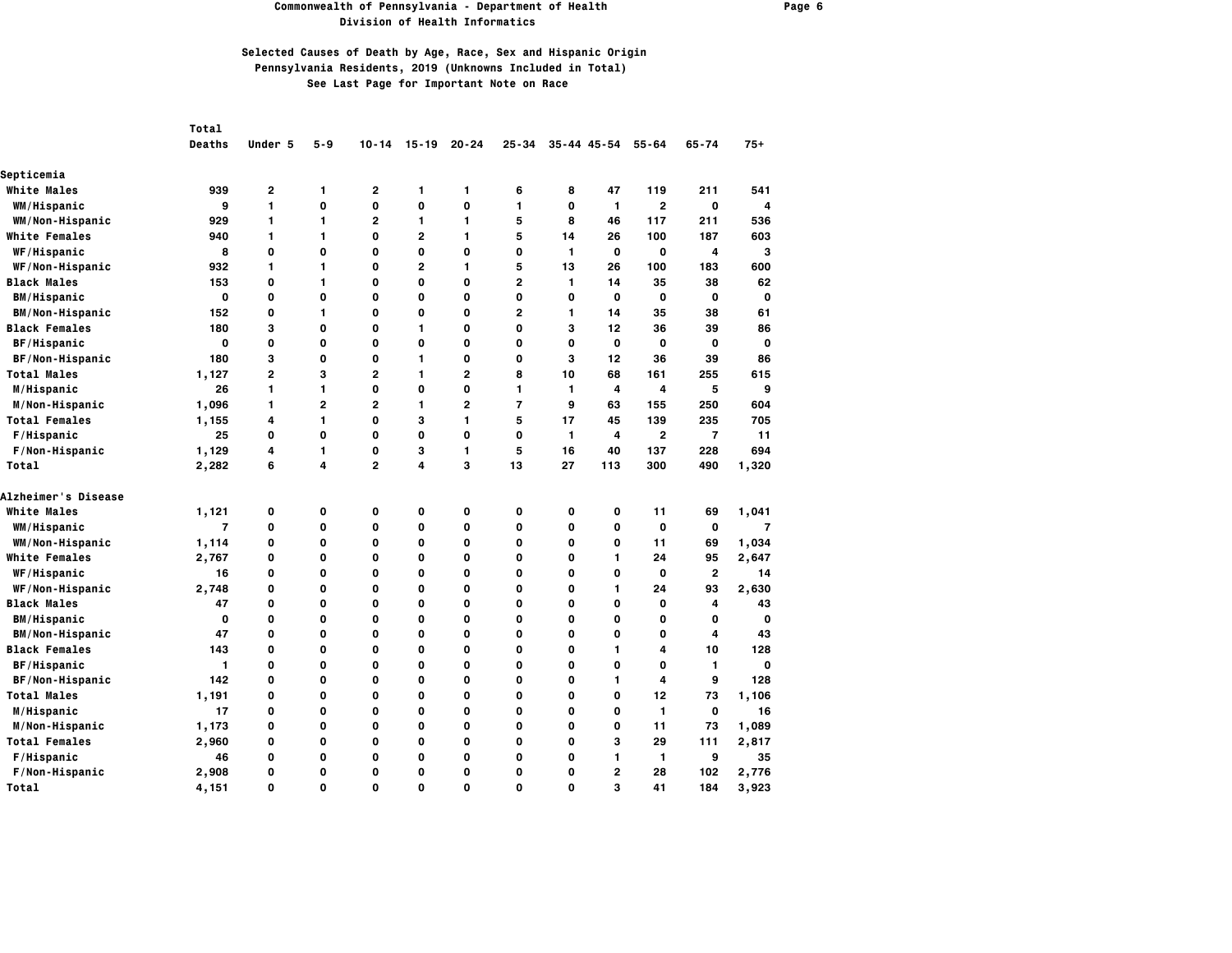#### **Commonwealth of Pennsylvania - Department of Health Page 7 Division of Health Informatics**

## **Selected Causes of Death by Age, Race, Sex and Hispanic Origin Pennsylvania Residents, 2019 (Unknowns Included in Total) See Last Page for Important Note on Race**

*Total* 

 **Deaths Under 5 5-9 10-14 15-19 20-24 25-34 35-44 45-54 55-64 65-74 75+**

| Intentional Self-harm (Suicide)   |                |   |              |                |                |                |                |                |                |             |              |                |
|-----------------------------------|----------------|---|--------------|----------------|----------------|----------------|----------------|----------------|----------------|-------------|--------------|----------------|
| <b>White Males</b>                | 1,332          | 0 | 0            | 6              | 38             | 80             | 203            | 191            | 223            | 260         | 163          | 168            |
| WM/Hispanic                       | 16             | 0 | $\mathbf{o}$ | 0              | 4              | 1              | $\overline{7}$ | $\mathbf{1}$   | $\overline{2}$ | 1           | 0            | 0              |
| WM/Non-Hispanic                   | 1,315          | 0 | $\mathbf{o}$ | 6              | 34             | 79             | 196            | 190            | 220            | 259         | 163          | 168            |
| <b>White Females</b>              | 349            | 0 | $\mathbf{o}$ | 8              | 20             | 11             | 44             | 56             | 86             | 60          | 43           | 21             |
| WF/Hispanic                       | $\overline{7}$ | 0 | 0            | 1              | $\overline{2}$ | $\mathbf 0$    | $\overline{2}$ | 1              | 0              | 1           | 0            | 0              |
| WF/Non-Hispanic                   | 341            | 0 | $\mathbf{o}$ | $\overline{7}$ | 18             | 11             | 42             | 55             | 86             | 59          | 42           | 21             |
| <b>Black Males</b>                | 91             | 0 | $\mathbf{o}$ | 4              | $\overline{2}$ | 15             | 20             | 20             | 16             | 10          | 2            | $\overline{2}$ |
| <b>BM/Hispanic</b>                | $\mathbf{1}$   | 0 | $\mathbf 0$  | 0              | 0              | 0              | 0              | 0              | $\mathbf{1}$   | $\mathbf 0$ | 0            | 0              |
| <b>BM/Non-Hispanic</b>            | 90             | 0 | $\mathbf{o}$ | 4              | $\overline{2}$ | 15             | 20             | 20             | 15             | 10          | $\mathbf{2}$ | 2              |
| <b>Black Females</b>              | 28             | 0 | $\mathbf{o}$ | 2              | 1              | 1              | 9              | $\overline{7}$ | 4              | 1           | 3            | 0              |
| BF/Hispanic                       | $\mathbf{o}$   | 0 | $\mathbf{o}$ | 0              | $\mathbf 0$    | $\mathbf 0$    | 0              | $\mathbf 0$    | O              | 0           | 0            | 0              |
| BF/Non-Hispanic                   | 28             | 0 | $\mathbf{o}$ | $\overline{2}$ | 1              | 1              | 9              | $\overline{7}$ | 4              | 1           | з            | 0              |
| <b>Total Males</b>                | 1,491          | 0 | $\mathbf{o}$ | 13             | 41             | 103            | 242            | 223            | 250            | 278         | 169          | 172            |
| M/Hispanic                        | 46             | 0 | $\mathbf{o}$ | 1              | 5              | $\overline{4}$ | 16             | $\overline{7}$ | 8              | 5           | 0            | 0              |
| M/Non-Hispanic                    | 1,444          | 0 | $\mathbf{o}$ | 12             | 36             | 99             | 226            | 216            | 241            | 273         | 169          | 172            |
| <b>Total Females</b>              | 396            | 0 | $\mathbf{o}$ | 10             | 23             | 15             | 58             | 67             | 93             | 63          | 46           | 21             |
| F/Hispanic                        | 14             | 0 | $\mathbf 0$  | 1              | 4              | 1              | 3              | $\mathbf{2}$   | $\overline{2}$ | 1           | 0            | 0              |
| F/Non-Hispanic                    | 381            | 0 | $\mathbf{o}$ | 9              | 19             | 14             | 55             | 65             | 91             | 62          | 45           | 21             |
| Total                             | 1,887          | 0 | $\mathbf{o}$ | 23             | 64             | 118            | 300            | 290            | 343            | 341         | 215          | 193            |
| Chronic Liver Disease & Cirrhosis |                |   |              |                |                |                |                |                |                |             |              |                |
| <b>White Males</b>                | 805            | 0 | 0            | 0              | 0              | 0              | 19             | 33             | 117            | 292         | 201          | 143            |
| WM/Hispanic                       | 12             | 0 | $\mathbf{o}$ | 0              | O              | 0              | $\mathbf{o}$   | $\mathbf 0$    | $\mathbf{1}$   | 5           | 3            | 3              |
| WM/Non-Hispanic                   | 790            | 0 | 0            | 0              | $\mathbf 0$    | 0              | 19             | 33             | 115            | 285         | 198          | 140            |
| <b>White Females</b>              | 514            | 0 | $\mathbf{o}$ | 0              | 0              | $\mathbf 0$    | 12             | 27             | 72             | 153         | 122          | 128            |
| WF/Hispanic                       | 6              | 0 | $\mathbf{o}$ | 0              | 0              | 0              | 0              | 0              | $\mathbf{1}$   | 1           | 1            | 3              |
| WF/Non-Hispanic                   | 508            | 0 | 0            | 0              | O              | O              | 12             | 27             | 71             | 152         | 121          | 125            |
| <b>Black Males</b>                | 59             | 0 | 0            | 0              | 0              | O              | 1              | 1              | 9              | 18          | 28           | 2              |
| <b>BM/Hispanic</b>                | $\mathbf{o}$   | 0 | $\mathbf{o}$ | 0              | 0              | 0              | 0              | 0              | O              | 0           | O            | 0              |
| <b>BM/Non-Hispanic</b>            | 59             | 0 | 0            | 0              | 0              | $\mathbf 0$    | 1              | 1              | 9              | 18          | 28           | 2              |
| <b>Black Females</b>              | 37             | 0 | 0            | 0              | 0              | O              | 1              | 4              | 6              | 11          | 9            | 6              |
| BF/Hispanic                       | 0              | 0 | 0            | 0              | 0              | 0              | 0              | 0              | 0              | 0           | 0            | 0              |
| BF/Non-Hispanic                   | 37             | 0 | $\mathbf{o}$ | 0              | $\mathbf 0$    | 0              | 1              | 4              | 6              | 11          | 9            | 6              |
| <b>Total Males</b>                | 897            | 0 | 0            | 1              | 0              | 0              | 22             | 36             | 133            | 322         | 235          | 148            |
| M/Hispanic                        | 34             | 0 | 0            | 0              | 0              | 0              | 2              | $\mathbf{1}$   | 5              | 12          | 9            | 5              |
| M/Non-Hispanic                    | 859            | 0 | 0            | 1              | 0              | O              | 20             | 35             | 127            | 307         | 226          | 143            |
| <b>Total Females</b>              | 577            | 0 | $\mathbf{o}$ | 0              | 0              | $\mathbf 0$    | 13             | 34             | 83             | 170         | 136          | 141            |
| F/Hispanic                        | 21             | 0 | $\mathbf{o}$ | 0              | 0              | 0              | 0              | $\mathbf{2}$   | 3              | 5           | 5            | 6              |
| F/Non-Hispanic                    | 555            | 0 | 0            | 0              | 0              | O              | 13             | 32             | 80             | 164         | 131          | 135            |
| Total                             | 1.474          | 0 | $\Omega$     | 1              | O              | $\Omega$       | 35             | 70             | 216            | 492         | 371          | 289            |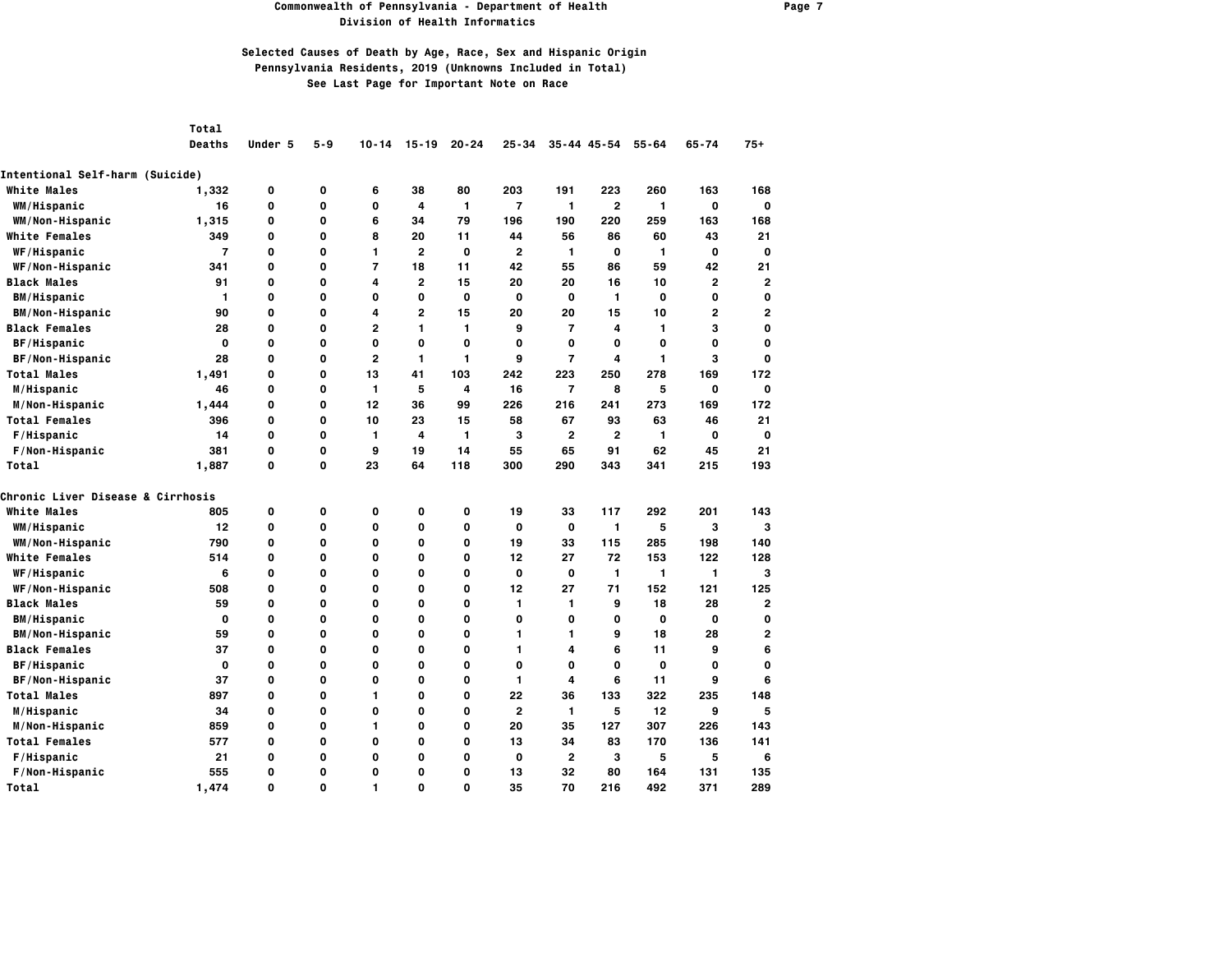### **Commonwealth of Pennsylvania - Department of Health Page 8 Division of Health Informatics**

## **Selected Causes of Death by Age, Race, Sex and Hispanic Origin Pennsylvania Residents, 2019 (Unknowns Included in Total) See Last Page for Important Note on Race**

*Total* 

 **Deaths Under 5 5-9 10-14 15-19 20-24 25-34 35-44 45-54 55-64 65-74 75+**

| In Situ, Benign & Uncertain Neoplasms |       |                |             |   |              |              |    |    |                |              |                |                |
|---------------------------------------|-------|----------------|-------------|---|--------------|--------------|----|----|----------------|--------------|----------------|----------------|
| <b>White Males</b>                    | 409   | 2              | 0           | 1 | 4            | 0            | 0  | 5  | 8              | 37           | 90             | 262            |
| WM/Hispanic                           | 5     | 0              | 0           | 1 | 1            | $\mathbf 0$  | 0  | 0  | 0              | $\mathbf 0$  | $\mathbf{1}$   | $\overline{2}$ |
| WM/Non-Hispanic                       | 403   | 2              | 0           | 0 | 3            | 0            | 0  | 5  | 8              | 37           | 89             | 259            |
| <b>White Females</b>                  | 333   | 0              | 0           | 0 | O            | 0            | 4  | 4  | 6              | 19           | 59             | 241            |
| WF/Hispanic                           | 4     | 0              | 0           | 0 | 0            | O            | 1  | 1  | 0              | 0            | 0              | 2              |
| WF/Non-Hispanic                       | 328   | 0              | 0           | 0 | $\mathbf{o}$ | O            | 3  | 3  | 6              | 19           | 58             | 239            |
| <b>Black Males</b>                    | 20    | 0              | $\mathbf 0$ | 0 | O            | O            | 0  | 0  | 2              | 5            | З              | 10             |
| <b>BM/Hispanic</b>                    | O     | 0              | 0           | 0 | 0            | O            | 0  | 0  | 0              | 0            | 0              | 0              |
| <b>BM/Non-Hispanic</b>                | 20    | 0              | 0           | 0 | 0            | 0            | 0  | 0  | 2              | 5            | з              | 10             |
| <b>Black Females</b>                  | 22    | 0              | $\mathbf 0$ | 0 | 0            | 1            | 0  | 0  | 1              | 1            | 4              | 15             |
| BF/Hispanic                           | 0     | 0              | 0           | 0 | 0            | O            | 0  | 0  | 0              | 0            | 0              | 0              |
| BF/Non-Hispanic                       | 22    | 0              | 0           | 0 | 0            | 1            | 0  | 0  | $\mathbf{1}$   | 1            | 4              | 15             |
| <b>Total Males</b>                    | 447   | $\overline{2}$ | $\mathbf 0$ | 1 | 4            | $\mathbf{1}$ | 0  | 5  | 11             | 43           | 99             | 281            |
| M/Hispanic                            | 14    | 0              | $\mathbf 0$ | 1 | 1            | O            | 0  | 0  | O              | $\mathbf 0$  | 5              | 7              |
| M/Non-Hispanic                        | 432   | $\overline{2}$ | 0           | 0 | 3            | 1            | 0  | 5  | 11             | 43           | 94             | 273            |
| <b>Total Females</b>                  | 359   | 0              | $\mathbf 0$ | 0 | 0            | $\mathbf{1}$ | 4  | 5  | $\overline{7}$ | 20           | 63             | 259            |
| F/Hispanic                            | 6     | 0              | $\mathbf 0$ | 0 | $\mathbf{o}$ | O            | 1. | 1  | O              | 0            | 0              | 4              |
| F/Non-Hispanic                        | 352   | 0              | 0           | 0 | 0            | 1            | 3  | 4  | $\overline{7}$ | 20           | 62             | 255            |
| Total                                 | 806   | $\overline{2}$ | $\mathbf 0$ | 1 | 4            | $\mathbf{2}$ | 4  | 10 | 18             | 63           | 162            | 540            |
| Parkinson's Disease                   |       |                |             |   |              |              |    |    |                |              |                |                |
| <b>White Males</b>                    | 904   | 0              | 0           | 0 | 0            | 0            | 0  | 0  | 1              | 18           | 116            | 769            |
| WM/Hispanic                           | 5     | 0              | 0           | 0 | $\mathbf{o}$ | 0            | 0  | 0  | O              | $\mathbf{1}$ | 0              | 4              |
| WM/Non-Hispanic                       | 898   | 0              | 0           | 0 | $\mathbf{o}$ | 0            | 0  | 0  | 1              | 17           | 116            | 764            |
| <b>White Females</b>                  | 616   | 0              | $\mathbf 0$ | 0 | $\mathbf{o}$ | O            | 0  | 0  | 0              | 9            | 52             | 555            |
| WF/Hispanic                           | 4     | 0              | $\mathbf 0$ | 0 | O            | O            | 0  | 0  | 0              | 0            | 0              | 4              |
| WF/Non-Hispanic                       | 611   | 0              | $\mathbf 0$ | 0 | O            | O            | 0  | 0  | 0              | 9            | 52             | 550            |
| <b>Black Males</b>                    | 30    | 0              | 0           | 0 | $\mathbf{o}$ | $\mathbf 0$  | 0  | 0  | 0              | 0            | 8              | 22             |
| <b>BM/Hispanic</b>                    | 0     | 0              | 0           | 0 | $\mathbf{o}$ | $\mathbf 0$  | 0  | 0  | 0              | 0            | 0              | 0              |
| <b>BM/Non-Hispanic</b>                | 30    | 0              | 0           | 0 | 0            | $\mathbf 0$  | 0  | 0  | 0              | 0            | 8              | 22             |
| <b>Black Females</b>                  | 26    | 0              | 0           | 0 | 0            | $\mathbf 0$  | 0  | 0  | 0              | 0            | $\overline{7}$ | 19             |
| BF/Hispanic                           | 0     | 0              | 0           | 0 | 0            | $\mathbf 0$  | 0  | 0  | 0              | 0            | 0              | 0              |
| BF/Non-Hispanic                       | 26    | 0              | 0           | 0 | O            | O            | 0  | 0  | 0              | 0            | $\overline{7}$ | 19             |
| <b>Total Males</b>                    | 953   | 0              | 0           | 0 | 0            | $\mathbf 0$  | 0  | 0  | 1              | 18           | 126            | 808            |
| M/Hispanic                            | 14    | 0              | 0           | 0 | $\mathbf{o}$ | 0            | 0  | 0  | $\mathbf o$    | 1            | $\mathbf{1}$   | 12             |
| M/Non-Hispanic                        | 938   | 0              | $\mathbf 0$ | 0 | $\mathbf{o}$ | O            | 0  | 0  | 1              | 17           | 125            | 795            |
| <b>Total Females</b>                  | 656   | 0              | 0           | 0 | $\mathbf{o}$ | $\mathbf 0$  | 0  | 0  | 0              | 9            | 60             | 587            |
| F/Hispanic                            | 6     | 0              | 0           | 0 | O            | O            | 0  | 0  | 0              | 0            | 0              | 6              |
| F/Non-Hispanic                        | 649   | 0              | $\mathbf 0$ | 0 | O            | O            | 0  | 0  | 0              | 9            | 60             | 580            |
| Total                                 | 1.609 | O              | $\Omega$    | 0 | 0            | $\Omega$     | O  | 0  | 1.             | 27           | 186            | 1,395          |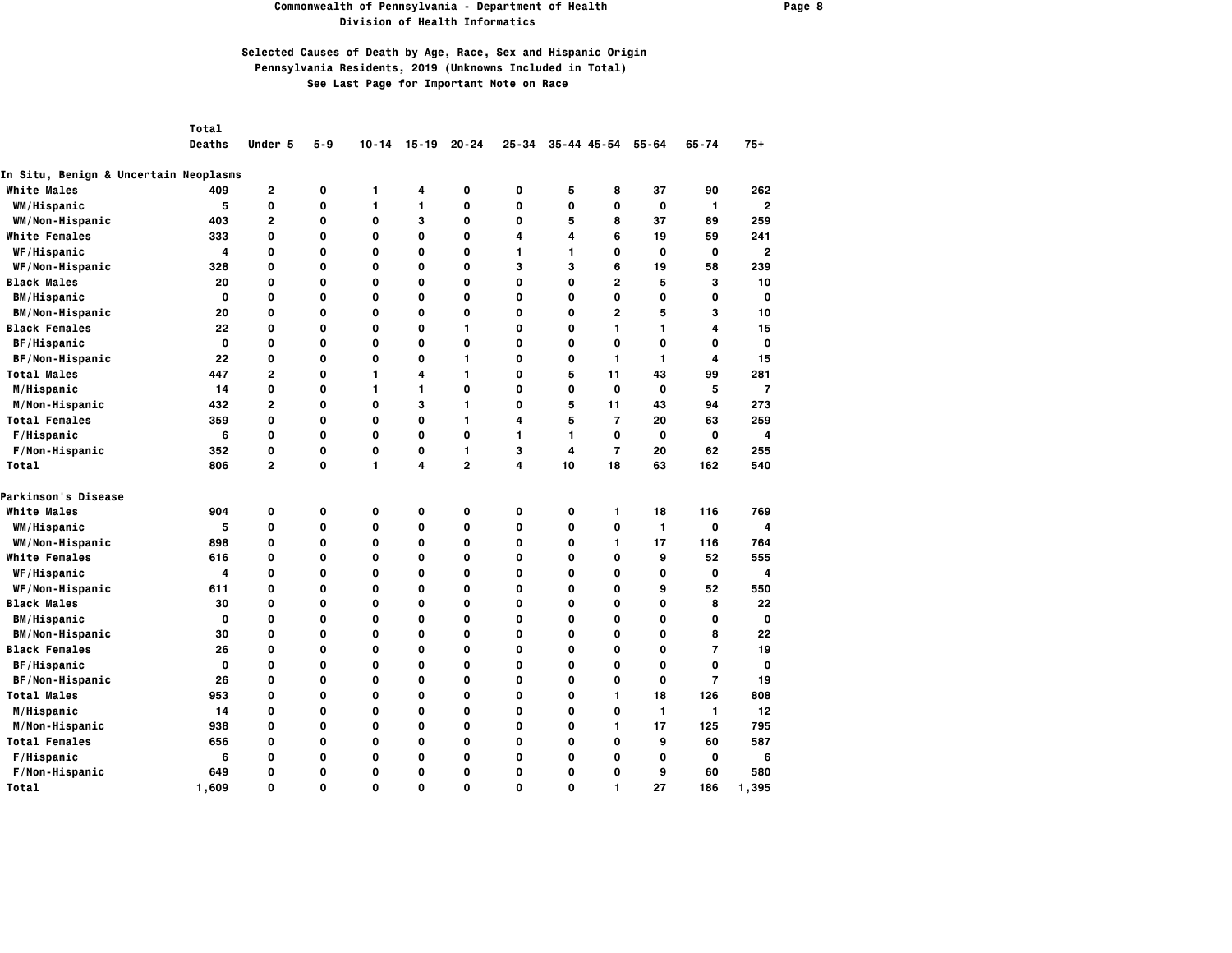### **Commonwealth of Pennsylvania - Department of Health Page 9 Division of Health Informatics**

## **Selected Causes of Death by Age, Race, Sex and Hispanic Origin Pennsylvania Residents, 2019 (Unknowns Included in Total) See Last Page for Important Note on Race**

*Total* 

 **Deaths Under 5 5-9 10-14 15-19 20-24 25-34 35-44 45-54 55-64 65-74 75+**

### **Essential Hypertension & Hypertensive Renal Disease**

| <b>White Males</b>     | 398          | 0 | 0           | 0 | 0           | 0           | 1              | 4              | 21             | 58          | 73           | 241            |
|------------------------|--------------|---|-------------|---|-------------|-------------|----------------|----------------|----------------|-------------|--------------|----------------|
| WM/Hispanic            | 3            | 0 | 0           | 0 | 0           | $\mathbf 0$ | 0              | 0              | $\mathbf{o}$   | 1           | $\mathbf{1}$ | 1              |
| WM/Non-Hispanic        | 395          | 0 | O           | 0 | 0           | O           | 1              | 4              | 21             | 57          | 72           | 240            |
| White Females          | 567          | 0 | $\mathbf 0$ | 0 | O           | O           | 1              | $\mathbf{2}$   | 5              | 30          | 71           | 458            |
| WF/Hispanic            | 4            | 0 | O           | 0 | 0           | 0           | 0              | 0              | 0              | 1           | $\mathbf o$  | 3              |
| WF/Non-Hispanic        | 563          | 0 | O           | 0 | O           | 0           | 1              | $\mathbf{2}$   | 5              | 29          | 71           | 455            |
| <b>Black Males</b>     | 58           | 0 | 0           | 0 | O           | 0           | $\overline{2}$ | $\overline{7}$ | $\overline{7}$ | 10          | 15           | 17             |
| <b>BM/Hispanic</b>     | $\mathbf{1}$ | 0 | 0           | 0 | 0           | 0           | 0              | 0              | 0              | 0           | 0            | 1              |
| <b>BM/Non-Hispanic</b> | 54           | 0 | 0           | 0 | O           | 0           | $\overline{2}$ | $\overline{7}$ | 6              | 10          | 14           | 15             |
| <b>Black Females</b>   | 73           | 0 | 0           | 0 | O           | 0           | $\mathbf{2}$   | 1.             | 3              | 11          | 9            | 47             |
| BF/Hispanic            | 0            | 0 | 0           | 0 | 0           | 0           | 0              | 0              | 0              | $\mathbf 0$ | 0            | 0              |
| BF/Non-Hispanic        | 72           | 0 | 0           | 0 | 0           | 0           | $\overline{2}$ | $\mathbf{1}$   | 3              | 10          | 9            | 47             |
| <b>Total Males</b>     | 469          | 0 | 0           | 0 | $\mathbf 0$ | 0           | 3              | 12             | 30             | 71          | 89           | 264            |
| M/Hispanic             | 13           | 0 | $\mathbf 0$ | 0 | $\mathbf 0$ | 0           | O              | 0              | $\overline{2}$ | 3           | $\mathbf{2}$ | 6              |
| M/Non-Hispanic         | 453          | 0 | 0           | 0 | 0           | 0           | з              | 12             | 27             | 68          | 86           | 257            |
| <b>Total Females</b>   | 656          | 0 | 0           | 0 | 0           | 0           | 3              | з              | 8              | 42          | 85           | 515            |
| F/Hispanic             | 13           | 0 | O           | 0 | O           | 0           | 0              | 0              | 0              | 1           | 4            | 8              |
| F/Non-Hispanic         | 641          | 0 | $\mathbf 0$ | 0 | O           | O           | з              | 3              | 8              | 40          | 81           | 506            |
| Total                  | 1,125        | 0 | O           | 0 | O           | O           | 6              | 15             | 38             | 113         | 174          | 779            |
| <b>Atherosclerosis</b> |              |   |             |   |             |             |                |                |                |             |              |                |
| <b>White Males</b>     | 82           | 0 | 0           | 0 | 0           | 0           | 0              | 1.             | 2              | 5           | 16           | 58             |
| WM/Hispanic            | 0            | 0 | O           | 0 | 0           | 0           | 0              | 0              | 0              | 0           | 0            | 0              |
| WM/Non-Hispanic        | 82           | 0 | O           | 0 | O           | $\Omega$    | 0              | 1.             | $\mathbf{2}$   | 5           | 16           | 58             |
| <b>White Females</b>   | 98           | 0 | 0           | 0 | O           | 0           | 0              | 0              | 0              | 0           | 8            | 90             |
| WF/Hispanic            | 0            | 0 | 0           | 0 | 0           | 0           | 0              | 0              | 0              | 0           | 0            | 0              |
| WF/Non-Hispanic        | 98           | 0 | 0           | 0 | 0           | 0           | 0              | 0              | 0              | 0           | 8            | 90             |
| <b>Black Males</b>     | 5            | 0 | 0           | 0 | $\mathbf 0$ | 0           | 0              | 0              | 1              | 1           | 1            | $\overline{2}$ |
| <b>BM/Hispanic</b>     | 0            | 0 | 0           | 0 | O           | 0           | 0              | 0              | 0              | 0           | 0            | 0              |
| <b>BM/Non-Hispanic</b> | 5            | 0 | 0           | 0 | 0           | 0           | 0              | 0              | 1              | 1.          | 1            | 2              |
| <b>Black Females</b>   | 3            | 0 | 0           | 0 | O           | 0           | 0              | 0              | 0              | 0           | 1            | 2              |
| BF/Hispanic            | $\mathbf{o}$ | 0 | 0           | 0 | $\mathbf 0$ | 0           | 0              | 0              | 0              | 0           | 0            | 0              |
| BF/Non-Hispanic        | 3            | 0 | 0           | 0 | O           | 0           | 0              | 0              | 0              | 0           | 1            | $\overline{2}$ |
| <b>Total Males</b>     | 88           | 0 | O           | 0 | 0           | 0           | 0              | 1.             | з              | 6           | 18           | 60             |
| M/Hispanic             | 0            | 0 | $\mathbf 0$ | 0 | O           | 0           | 0              | 0              | 0              | 0           | $\mathbf{o}$ | 0              |
| M/Non-Hispanic         | 88           | 0 | 0           | 0 | 0           | 0           | 0              | 1.             | з              | 6           | 18           | 60             |
| <b>Total Females</b>   | 101          | 0 | 0           | 0 | 0           | 0           | 0              | 0              | 0              | 0           | 9            | 92             |
| F/Hispanic             | $\mathbf{o}$ | 0 | 0           | 0 | 0           | 0           | 0              | 0              | 0              | 0           | 0            | 0              |
| F/Non-Hispanic         | 101          | 0 | 0           | 0 | 0           | 0           | 0              | 0              | 0              | 0           | 9            | 92             |
| Total                  | 189          | 0 | O           | 0 | 0           | 0           | 0              |                | 3              | 6           | 27           | 152            |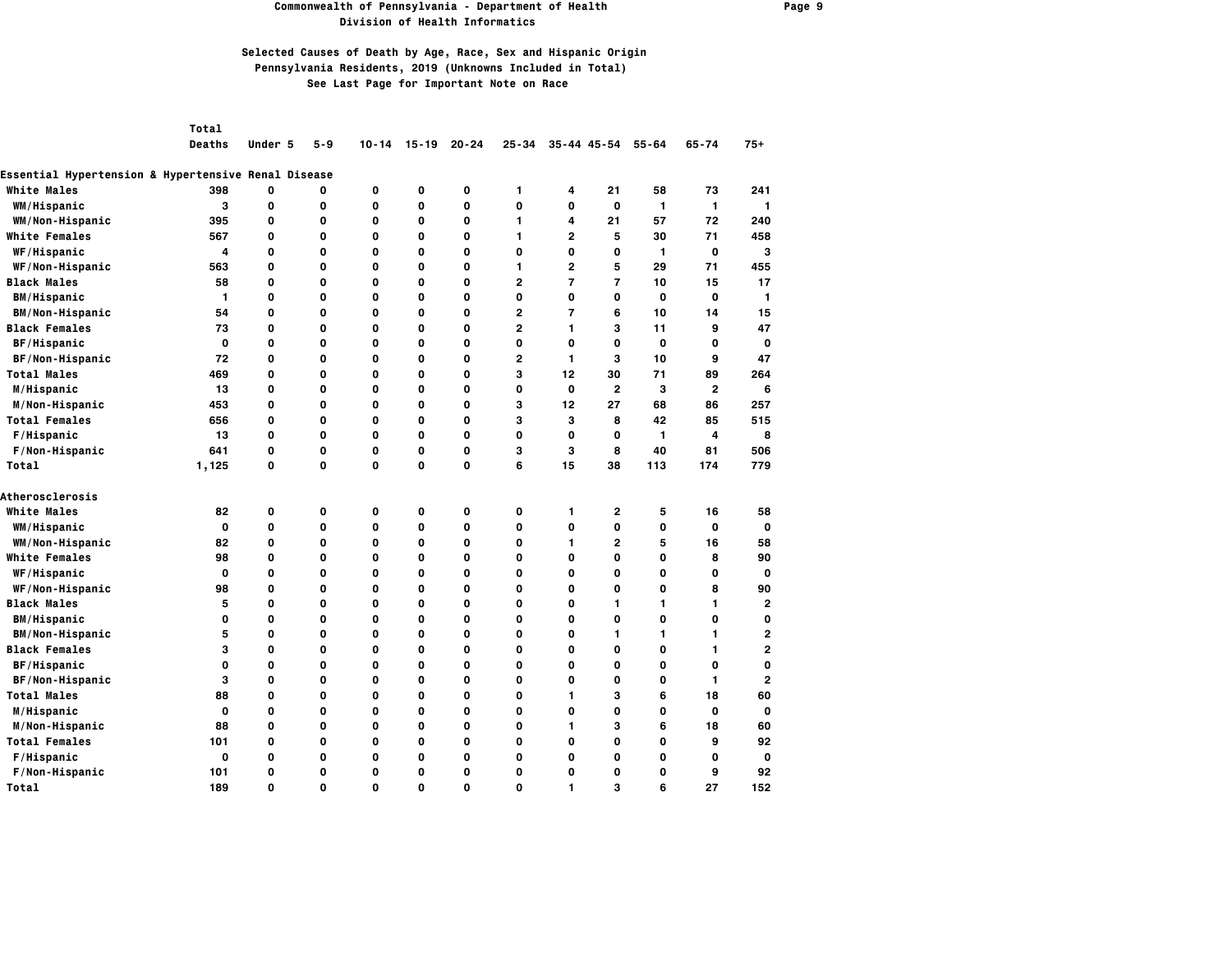### **Commonwealth of Pennsylvania - Department of Health Page 10 Division of Health Informatics**

|                        | Total          |                |                |              |                |                |                |                |                     |             |           |              |
|------------------------|----------------|----------------|----------------|--------------|----------------|----------------|----------------|----------------|---------------------|-------------|-----------|--------------|
|                        | <b>Deaths</b>  | Under 5        | 5-9            | 10-14        | 15-19          | $20 - 24$      | 25-34          |                | $35 - 44$ $45 - 54$ | $55 - 64$   | $65 - 74$ | $75+$        |
| Assault (Homicide)     |                |                |                |              |                |                |                |                |                     |             |           |              |
| <b>White Males</b>     | 125            | $\mathbf{2}$   | 2              | 3            | 6              | 21             | 26             | 20             | 20                  | 11          | 9         | 5            |
| WM/Hispanic            | 17             | 0              | 0              | 1            | 1              | 3              | 4              | 4              | 3                   | 0           | 0         | 1            |
| WM/Non-Hispanic        | 108            | $\mathbf{2}$   | $\overline{2}$ | $\mathbf{2}$ | 5              | 18             | 22             | 16             | 17                  | 11          | 9         | 4            |
| <b>White Females</b>   | 64             | 4              | 0              | з            | $\mathbf{2}$   | $\mathbf{2}$   | 11             | 8              | 11                  | 13          | 5         | 5            |
| WF/Hispanic            | $\overline{2}$ | 0              | 0              | 0            | 0              | 0              | $\overline{2}$ | 0              | $\mathbf 0$         | 0           | 0         | O            |
| WF/Non-Hispanic        | 62             | 4              | 0              | з            | $\overline{2}$ | $\overline{2}$ | 9              | 8              | 11                  | 13          | 5         | 5            |
| <b>Black Males</b>     | 401            | 4              | 2              | 3            | 35             | 83             | 153            | 69             | 30                  | 15          | 4         | 3            |
| <b>BM/Hispanic</b>     | 9              | 0              | 0              | 0            | $\mathbf{2}$   | 1              | 4              | $\overline{2}$ | 0                   | 0           | 0         | O            |
| <b>BM/Non-Hispanic</b> | 391            | 4              | 2              | 3            | 32             | 82             | 149            | 67             | 30                  | 15          | 4         | 3            |
| <b>Black Females</b>   | 58             | 6              | 1              | 1            | 6              | 8              | 13             | 11             | 6                   | 3           | 3         | O            |
| BF/Hispanic            | 1              | 1              | 0              | 0            | O              | 0              | 0              | 0              | 0                   | 0           | 0         | O            |
| BF/Non-Hispanic        | 57             | 5              | 1              | 1            | 6              | 8              | 13             | 11             | 6                   | 3           | 3         | 0            |
| <b>Total Males</b>     | 588            | $\overline{7}$ | 5              | 6            | 47             | 122            | 198            | 100            | 52                  | 29          | 14        | 8            |
| M/Hispanic             | 71             | $\mathbf{1}$   | 0              | 1            | $\overline{7}$ | 18             | 23             | 14             | 5                   | 1           | 0         | $\mathbf{1}$ |
| M/Non-Hispanic         | 516            | 6              | 5              | 5            | 39             | 104            | 175            | 86             | 47                  | 28          | 14        | 7            |
| <b>Total Females</b>   | 133            | 11             | 1              | 4            | 8              | 12             | 24             | 25             | 17                  | 16          | 9         | 6            |
| F/Hispanic             | 10             | $\overline{2}$ | 0              | 0            | 0              | $\overline{2}$ | $\overline{2}$ | 4              | 0                   | $\mathbf 0$ | 0         | O            |
| F/Non-Hispanic         | 123            | 9              | 1              | 4            | 8              | 10             | 22             | 21             | 17                  | 16          | 9         | 6            |
| Total                  | 721            | 18             | 6              | 10           | 55             | 134            | 222            | 125            | 69                  | 45          | 23        | 14           |
| Perinatal Conditions   |                |                |                |              |                |                |                |                |                     |             |           |              |
| <b>White Males</b>     | 111            | 111            | 0              | 0            | 0              | 0              | 0              | 0              | 0                   | 0           | 0         | O            |
| WM/Hispanic            | 9              | 9              | 0              | 0            | 0              | 0              | 0              | 0              | 0                   | 0           | 0         | O            |
| WM/Non-Hispanic        | 101            | 101            | 0              | 0            | 0              | 0              | 0              | 0              | O                   | 0           | 0         | O            |
| <b>White Females</b>   | 97             | 96             | 0              | 1            | O              | 0              | O              | O              | O                   | 0           | O         | O            |
| <b>WF/Hispanic</b>     | 14             | 14             | 0              | 0            | 0              | 0              | O              | 0              | O                   | 0           | O         | O            |
| WF/Non-Hispanic        | 83             | 82             | 0              | 1            | 0              | 0              | 0              | 0              | 0                   | 0           | 0         | O            |
| <b>Black Males</b>     | 84             | 84             | 0              | 0            | 0              | 0              | 0              | 0              | 0                   | 0           | 0         | 0            |
| <b>BM/Hispanic</b>     | 1              | $\mathbf{1}$   | 0              | 0            | 0              | 0              | 0              | 0              | 0                   | 0           | 0         | O            |
| <b>BM/Non-Hispanic</b> | 81             | 81             | 0              | 0            | 0              | 0              | 0              | 0              | 0                   | 0           | 0         | O            |
| <b>Black Females</b>   | 60             | 60             | 0              | 0            | 0              | 0              | 0              | 0              | 0                   | 0           | 0         | O            |
| BF/Hispanic            | $\overline{2}$ | $\overline{2}$ | 0              | 0            | 0              | 0              | 0              | 0              | O                   | 0           | 0         | O            |
| BF/Non-Hispanic        | 58             | 58             | 0              | 0            | O              | 0              | O              | O              | O                   | 0           | O         | O            |
| <b>Total Males</b>     | 237            | 237            | 0              | 0            | 0              | 0              | 0              | 0              | O                   | 0           | 0         | O            |
| M/Hispanic             | 22             | 22             | 0              | 0            | 0              | 0              | 0              | 0              | 0                   | 0           | 0         | O            |
| M/Non-Hispanic         | 201            | 201            | 0              | 0            | 0              | 0              | 0              | 0              | 0                   | 0           | 0         | O            |
| <b>Total Females</b>   | 187            | 186            | 0              | 1            | 0              | 0              | 0              | 0              | 0                   | 0           | 0         | O            |
| F/Hispanic             | 28             | 28             | 0              | 0            | 0              | 0              | 0              | 0              | 0                   | 0           | 0         | O            |
| F/Non-Hispanic         | 154            | 153            | 0              | 1            | 0              | 0              | 0              | 0              | 0                   | 0           | 0         | O            |
| Total                  | 424            | 423            | O              | 1            | 0              | 0              | O              | O              | O                   | 0           | $\Omega$  | O            |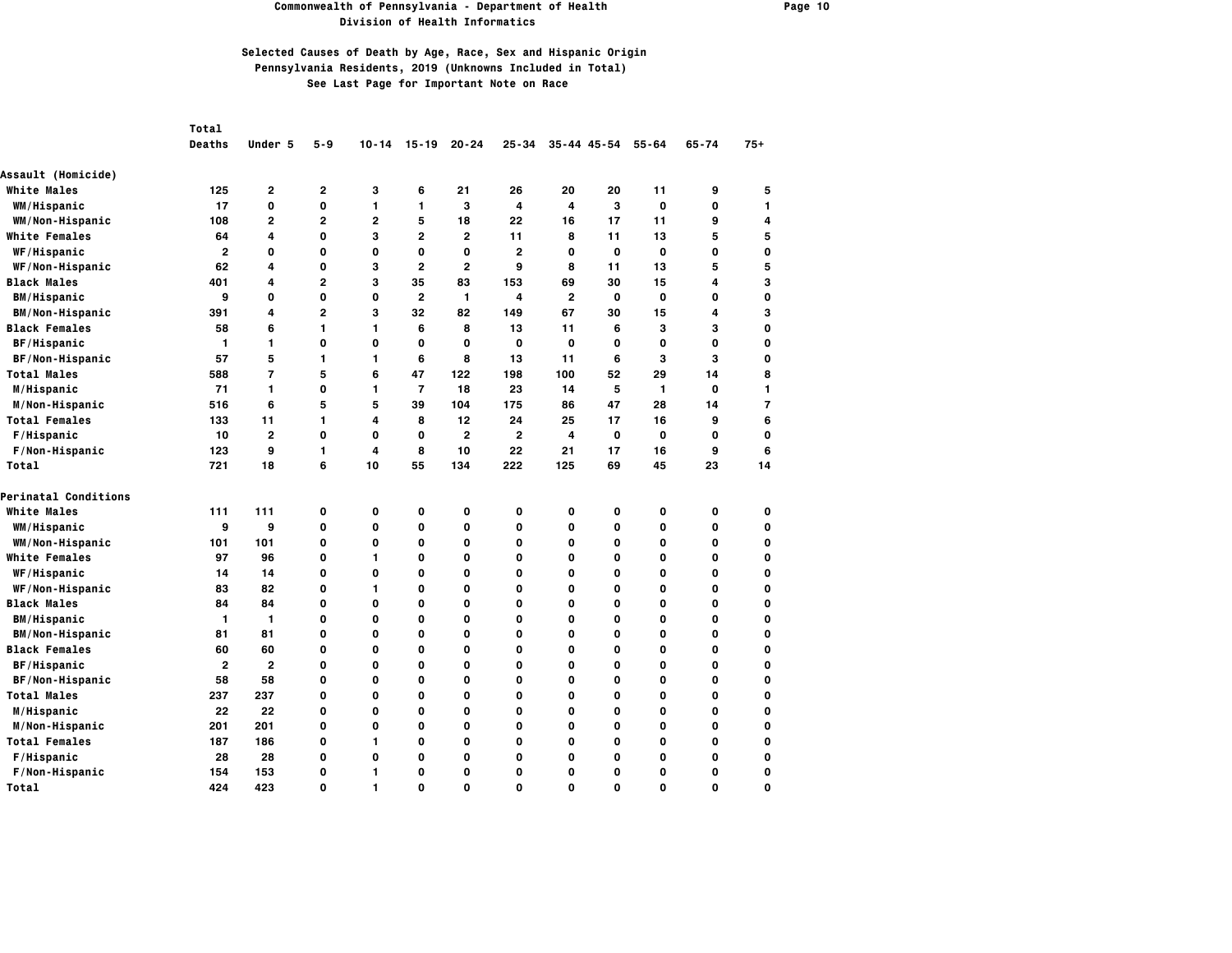#### **Commonwealth of Pennsylvania - Department of Health Page 11 Division of Health Informatics**

|                                                                    | Total          |         |                |                |             |             |                |                |                |                |                |                |
|--------------------------------------------------------------------|----------------|---------|----------------|----------------|-------------|-------------|----------------|----------------|----------------|----------------|----------------|----------------|
|                                                                    | <b>Deaths</b>  | Under 5 | 5-9            | $10 - 14$      | $15 - 19$   | $20 - 24$   | 25-34          |                | 35-44 45-54    | $55 - 64$      | $65 - 74$      | $75+$          |
| <b>HIV Disease</b>                                                 |                |         |                |                |             |             |                |                |                |                |                |                |
| <b>White Males</b>                                                 | 33             | 0       | 0              | 0              | 0           | $\mathbf 0$ | 1              | 1              | 8              | 16             | 4              | 3              |
| WM/Hispanic                                                        | $\mathbf{1}$   | 0       | O              | 0              | $\mathbf 0$ | 0           | 0              | O              | O              | $\mathbf 0$    | 1              | O              |
| WM/Non-Hispanic                                                    | 32             | 0       | 0              | 0              | O           | 0           | 1              | 1              | 8              | 16             | з              | 3              |
| <b>White Females</b>                                               | 8              | O       | O              | 0              | $\mathbf 0$ | 0           | 0              | 1              | 4              | 2              | 1              | O              |
| WF/Hispanic                                                        | 1              | 0       | O              | 0              | $\mathbf 0$ | 0           | 0              | 1              | O              | 0              | O              | O              |
| WF/Non-Hispanic                                                    | $\overline{7}$ | 0       | 0              | 0              | O           | 0           | 0              | 0              | 4              | $\overline{2}$ | 1              | O              |
| <b>Black Males</b>                                                 | 34             | 0       | O              | 0              | $\mathbf 0$ | 1           | 4              | $\overline{2}$ | 4              | 15             | 6              | $\overline{a}$ |
| <b>BM/Hispanic</b>                                                 | 0              | 0       | 0              | 0              | O           | 0           | 0              | 0              | 0              | 0              | O              | O              |
| <b>BM/Non-Hispanic</b>                                             | 34             | 0       | 0              | 0              | $\mathbf 0$ | 1           | 4              | $\overline{2}$ | 4              | 15             | 6              | $\overline{a}$ |
| <b>Black Females</b>                                               | 24             | 0       | 0              | 0              | 0           | 0           | 1              | 3              | $\mathbf{2}$   | 9              | 6              | 3              |
| BF/Hispanic                                                        | $\mathbf{o}$   | 0       | O              | 0              | $\mathbf 0$ | 0           | 0              | 0              | O              | 0              | O              | 0              |
| BF/Non-Hispanic                                                    | 24             | 0       | 0              | 0              | O           | 0           | 1              | з              | $\overline{2}$ | 9              | 6              | 3              |
| <b>Total Males</b>                                                 | 74             | 0       | 0              | 0              | $\mathbf 0$ | 1           | 5              | 5              | 12             | 32             | 12             | 7              |
| M/Hispanic                                                         | 8              | 0       | O              | 0              | $\mathbf 0$ | 0           | 0              | $\overline{2}$ | O              | 1              | з              | 2              |
| M/Non-Hispanic                                                     | 66             | 0       | 0              | 0              | O           | 1           | 5              | 3              | 12             | 31             | 9              | 5              |
| <b>Total Females</b>                                               | 35             | 0       | 0              | 0              | O           | 0           | 1              | 4              | $\overline{7}$ | 11             | 8              | 4              |
| F/Hispanic                                                         | 4              | 0       | 0              | 0              | 0           | 0           | 0              | 1              | 1              | 0              | 1              | 1              |
| F/Non-Hispanic                                                     | 31             | 0       | 0              | 0              | O           | O           | 1              | 3              | 6              | 11             | $\overline{7}$ | з              |
| Total                                                              | 109            | 0       | 0              | 0              | $\mathbf 0$ | 1           | 6              | 9              | 19             | 43             | 20             | 11             |
| Congenital Malformations, Deformations & Chromosomal Abnormalities |                |         |                |                |             |             |                |                |                |                |                |                |
| <b>White Males</b>                                                 | 158            | 70      | 3              | 1              | З           | 3           | 5              | 9              | 15             | 22             | 13             | 14             |
| WM/Hispanic                                                        | 4              | з       | 1              | 0              | 0           | 0           | 0              | 0              | O              | 0              | 0              | O              |
| WM/Non-Hispanic                                                    | 154            | 67      | $\overline{2}$ | 1              | 3           | 3           | 5              | 9              | 15             | 22             | 13             | 14             |
| <b>White Females</b>                                               | 112            | 41      | $\overline{2}$ | 1              | O           | 5           | $\overline{2}$ | $\overline{7}$ | 9              | 19             | 14             | 12             |
| WF/Hispanic                                                        | 6              | 4       | 1              | 0              | 0           | 1           | 0              | 0              | 0              | 0              | 0              | O              |
| WF/Non-Hispanic                                                    | 106            | 37      | 1              | 1              | $\mathbf 0$ | 4           | 2              | $\overline{7}$ | 9              | 19             | 14             | 12             |
| <b>Black Males</b>                                                 | 25             | 14      | 0              | 1.             | 1           | 0           | $\overline{2}$ | 1              | 0              | 3              | 2              | 1              |
| <b>BM/Hispanic</b>                                                 | 0              | 0       | 0              | 0              | $\mathbf 0$ | 0           | 0              | 0              | 0              | 0              | 0              | O              |
| <b>BM/Non-Hispanic</b>                                             | 25             | 14      | 0              | $\mathbf{1}$   | 1           | 0           | 2              | 1              | O              | з              | 2              | 1              |
| <b>Black Females</b>                                               | 19             | 12      | O              | 0              | 1           | 0           | 0              | 1              | 1              | 3              | 0              | 1              |
| BF/Hispanic                                                        | 1              | 1       | 0              | 0              | $\mathbf 0$ | 0           | 0              | 0              | 0              | 0              | 0              | O              |
| BF/Non-Hispanic                                                    | 17             | 11      | O              | 0              | 1           | 0           | 0              | 1              | 1              | $\mathbf{2}$   | 0              | $\mathbf{1}$   |
| <b>Total Males</b>                                                 | 197            | 96      | 3              | $\overline{2}$ | 5           | 4           | 7              | 10             | 15             | 25             | 15             | 15             |
| M/Hispanic                                                         | 12             | 9       | 1              | 0              | 1           | 1           | 0              | O              | 0              | 0              | O              | O              |
| M/Non-Hispanic                                                     | 185            | 87      | $\overline{2}$ | $\mathbf{2}$   | 4           | 3           | $\overline{7}$ | 10             | 15             | 25             | 15             | 15             |
| <b>Total Females</b>                                               | 149            | 64      | $\overline{2}$ | 1.             | 1.          | 5           | $\overline{2}$ | 11             | 12             | 22             | 15             | 14             |
| F/Hispanic                                                         | 16             | 9       | 1              | 0              | $\mathbf 0$ | 1           | 0              | 3              | $\mathbf{1}$   | $\mathbf 0$    | O              | 1              |
| F/Non-Hispanic                                                     | 131            | 54      | 1              | 1              | 1.          | 4           | $\overline{2}$ | 8              | 11             | 21             | 15             | 13             |
| Total                                                              | 346            | 160     | 5              | 3              | 6           | 9           | 9              | 21             | 27             | 47             | 30             | 29             |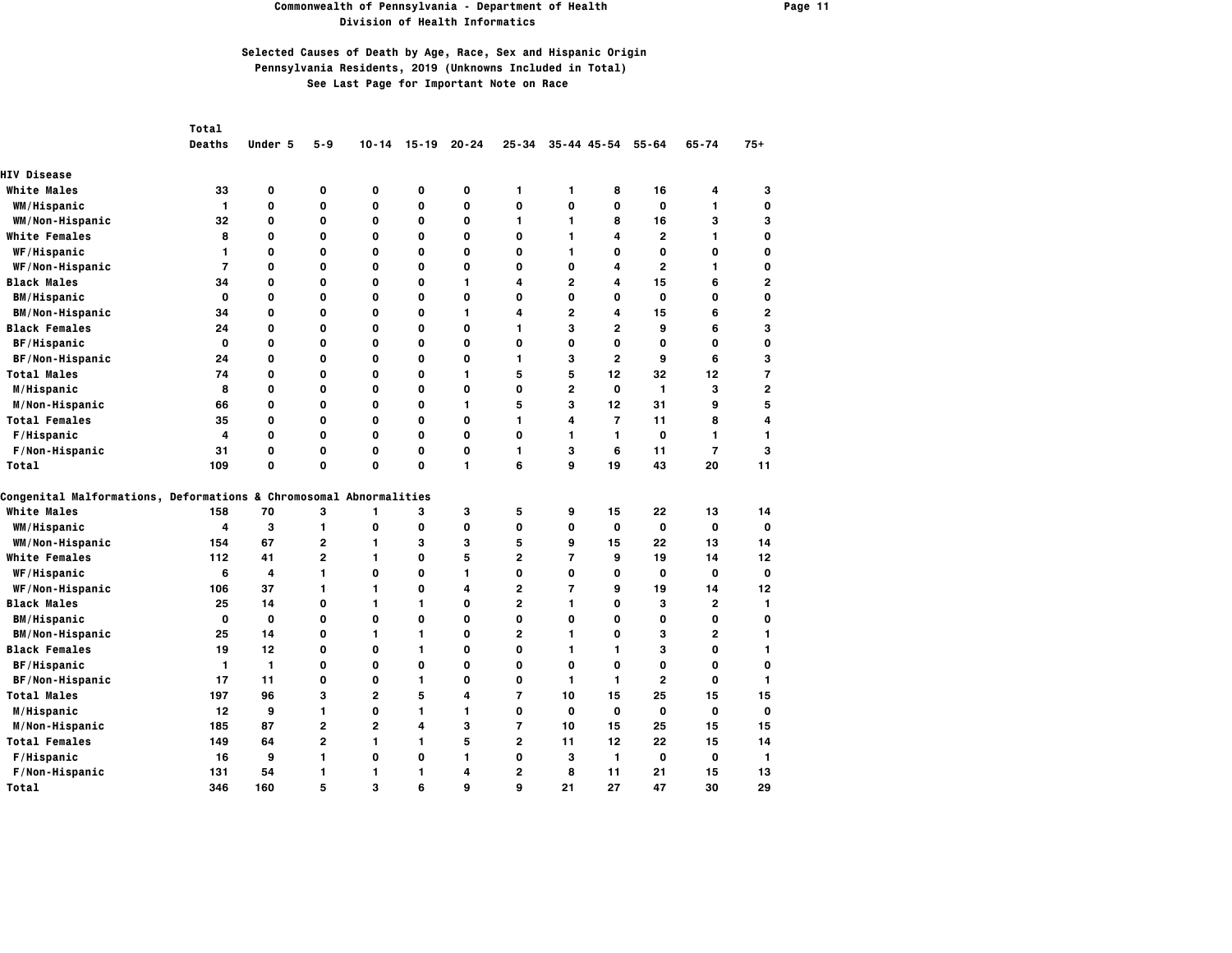### **Commonwealth of Pennsylvania - Department of Health Page 12 Division of Health Informatics**

|                        | Total          |                |             |             |              |           |                         |             |                     |                |                |                         |
|------------------------|----------------|----------------|-------------|-------------|--------------|-----------|-------------------------|-------------|---------------------|----------------|----------------|-------------------------|
|                        | Deaths         | Under 5        | $5 - 9$     | $10 - 14$   | $15 - 19$    | $20 - 24$ | $25 - 34$               |             | $35 - 44$ $45 - 54$ | $55 - 64$      | $65 - 74$      | $75+$                   |
| Anemias                |                |                |             |             |              |           |                         |             |                     |                |                |                         |
| <b>White Males</b>     | 115            | 1              | 0           | 0           | 0            | 0         | 0                       | 1           | з                   | 11             | 23             | 76                      |
| WM/Hispanic            | $\mathbf{o}$   | 0              | 0           | 0           | 0            | 0         | 0                       | 0           | 0                   | 0              | 0              | $\mathbf 0$             |
| WM/Non-Hispanic        | 112            | 1              | 0           | 0           | 0            | 0         | 0                       | 1           | $\mathbf{2}$        | 11             | 22             | 75                      |
| <b>White Females</b>   | 153            | 0              | O           | O           | O            | 1         | O                       | 1           | 3                   | 5              | 11             | 132                     |
| WF/Hispanic            | $\mathbf{o}$   | 0              | 0           | 0           | 0            | 0         | 0                       | 0           | 0                   | 0              | 0              | $\mathbf 0$             |
| WF/Non-Hispanic        | 152            | 0              | O           | O           | O            | 1         | O                       | 1           | 3                   | 5              | 11             | 131                     |
| <b>Black Males</b>     | 16             | 1              | 0           | $\mathbf 0$ | 0            | 0         | 1                       | 4           | 0                   | $\mathbf{2}$   | 4              | $\overline{\mathbf{4}}$ |
| <b>BM/Hispanic</b>     | $\mathbf{o}$   | 0              | O           | O           | O            | 0         | O                       | O           | 0                   | 0              | 0              | O                       |
| <b>BM/Non-Hispanic</b> | 16             | 1              | 0           | 0           | 0            | 0         | 1                       | 4           | 0                   | $\overline{2}$ | 4              | 4                       |
| <b>Black Females</b>   | 15             | 0              | 0           | $\mathbf 0$ | 0            | 0         | 3                       | 3           | $\overline{2}$      | 1              | 0              | 6                       |
| BF/Hispanic            | $\mathbf{o}$   | 0              | 0           | 0           | 0            | 0         | 0                       | 0           | 0                   | 0              | 0              | $\mathbf 0$             |
| BF/Non-Hispanic        | 15             | 0              | 0           | 0           | 0            | 0         | 3                       | з           | $\mathbf{2}$        | 1              | 0              | 6                       |
| <b>Total Males</b>     | 133            | $\mathbf{2}$   | 0           | 0           | 0            | 0         | $\overline{\mathbf{c}}$ | 6           | 3                   | 13             | 27             | 80                      |
| M/Hispanic             | $\mathbf{o}$   | 0              | 0           | $\mathbf 0$ | 0            | 0         | 0                       | $\mathbf 0$ | 0                   | $\mathbf 0$    | O              | 0                       |
| M/Non-Hispanic         | 130            | $\overline{2}$ | O           | O           | O            | 0         | $\overline{2}$          | 6           | $\overline{2}$      | 13             | 26             | 79                      |
| <b>Total Females</b>   | 175            | 1              | 0           | O           | 0            | 1         | 4                       | 4           | 6                   | 6              | 11             | 142                     |
| F/Hispanic             | $\overline{2}$ | 0              | 0           | $\mathbf 0$ | 0            | 0         | 0                       | O           | 1                   | 0              | $\mathbf o$    | $\mathbf{1}$            |
| F/Non-Hispanic         | 172            | 1              | O           | O           | 0            | 1         | 4                       | 4           | 5                   | 6              | 11             | 140                     |
| Total                  | 308            | 3              | 0           | 0           | 0            | 1         | 6                       | 10          | 9                   | 19             | 38             | 222                     |
| Pneumoconiosis         |                |                |             |             |              |           |                         |             |                     |                |                |                         |
| <b>White Males</b>     | 29             | 0              | 0           | 0           | 0            | 0         | 0                       | 0           | 0                   | 1              | 2              | 26                      |
| WM/Hispanic            | $\mathbf{o}$   | 0              | 0           | $\mathbf 0$ | $\mathbf{o}$ | 0         | 0                       | $\mathbf 0$ | 0                   | 0              | $\mathbf o$    | $\mathbf{o}$            |
| WM/Non-Hispanic        | 29             | 0              | O           | O           | O            | 0         | O                       | O           | 0                   | 1              | $\overline{2}$ | 26                      |
| <b>White Females</b>   | 1              | 0              | O           | O           | O            | 0         | O                       | O           | 0                   | 0              | O              | 1                       |
| <b>WF/Hispanic</b>     | 0              | 0              | 0           | 0           | 0            | 0         | 0                       | 0           | 0                   | 0              | 0              | 0                       |
| WF/Non-Hispanic        | 1              | 0              | 0           | 0           | 0            | 0         | 0                       | $\mathbf 0$ | 0                   | 0              | 0              | 1                       |
| <b>Black Males</b>     | 1              | 0              | O           | 0           | 0            | 0         | 0                       | 0           | O                   | 0              | 0              | $\mathbf{1}$            |
| <b>BM/Hispanic</b>     | 0              | 0              | 0           | 0           | 0            | 0         | 0                       | 0           | 0                   | 0              | 0              | 0                       |
| <b>BM/Non-Hispanic</b> | 1              | 0              | 0           | $\mathbf 0$ | 0            | 0         | 0                       | 0           | 0                   | 0              | 0              | $\mathbf{1}$            |
| <b>Black Females</b>   | 0              | 0              | O           | O           | O            | 0         | O                       | O           | O                   | 0              | 0              | 0                       |
| BF/Hispanic            | 0              | 0              | O           | O           | 0            | 0         | 0                       | O           | O                   | 0              | 0              | 0                       |
| BF/Non-Hispanic        | 0              | O              | O           | O           | O            | 0         | $\mathbf 0$             | O           | O                   | O              | O              | 0                       |
| <b>Total Males</b>     | 30             | 0              | O           | O           | O            | 0         | O                       | O           | O                   | 1              | $\overline{2}$ | 27                      |
| M/Hispanic             | 0              | 0              | 0           | 0           | 0            | 0         | 0                       | 0           | 0                   | 0              | 0              | 0                       |
| M/Non-Hispanic         | 30             | 0              | 0           | O           | 0            | 0         | 0                       | O           | 0                   | 1              | $\mathbf{2}$   | 27                      |
| <b>Total Females</b>   | 1              | 0              | 0           | 0           | 0            | 0         | O                       | 0           | 0                   | 0              | 0              | 1                       |
| F/Hispanic             | 0              | 0              | 0           | 0           | 0            | 0         | 0                       | 0           | 0                   | 0              | 0              | 0                       |
| F/Non-Hispanic         | 1              | 0              | 0           | O           | 0            | 0         | 0                       | 0           | 0                   | 0              | 0              | 1                       |
| Total                  | 31             | 0              | $\mathbf 0$ | $\Omega$    | $\mathbf 0$  | 0         | 0                       | $\Omega$    | O                   | 1              | $\overline{2}$ | 28                      |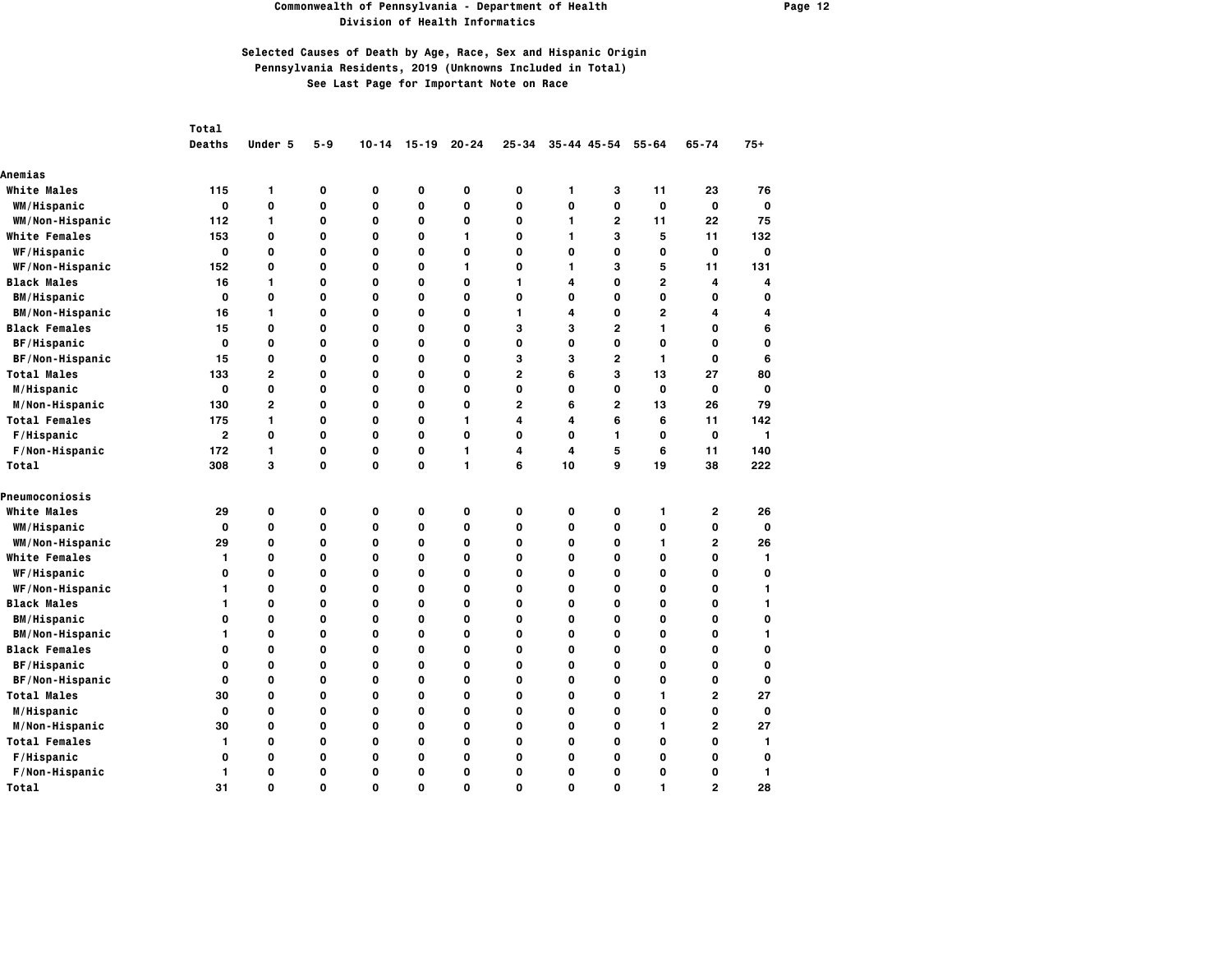#### **Commonwealth of Pennsylvania - Department of Health Page 13 Division of Health Informatics**

## **Selected Causes of Death by Age, Race, Sex and Hispanic Origin Pennsylvania Residents, 2019 (Unknowns Included in Total) See Last Page for Important Note on Race**

*Total* 

 **Deaths Under 5 5-9 10-14 15-19 20-24 25-34 35-44 45-54 55-64 65-74 75+**

| <b>Disorders of Biliary Tract &amp; Pancreas</b> |              |             |              |   |             |                |                |                |                |                |              |              |
|--------------------------------------------------|--------------|-------------|--------------|---|-------------|----------------|----------------|----------------|----------------|----------------|--------------|--------------|
| <b>White Males</b>                               | 99           | 0           | $\mathbf{o}$ | 0 | 0           | 0              | 3              | 3              | 6              | 17             | 20           | 50           |
| WM/Hispanic                                      | $\mathbf{2}$ | 0           | $\mathbf{o}$ | 0 | O           | 0              | 1              | $\mathbf{o}$   | 0              | 0              | 1            | 0            |
| WM/Non-Hispanic                                  | 95           | 0           | $\mathbf{o}$ | 0 | 0           | 0              | $\mathbf{2}$   | 3              | 6              | 17             | 19           | 48           |
| <b>White Females</b>                             | 110          | 0           | $\mathbf{o}$ | 0 | 0           | 1              | 3              | $\overline{2}$ | 6              | 8              | 19           | 71           |
| WF/Hispanic                                      | 0            | 0           | $\mathbf{o}$ | 0 | O           | 0              | O              | 0              | 0              | 0              | 0            | 0            |
| WF/Non-Hispanic                                  | 110          | 0           | 0            | 0 | O           | 1              | з              | 2              | 6              | 8              | 19           | 71           |
| <b>Black Males</b>                               | 6            | 0           | $\mathbf{o}$ | 0 | 0           | 0              | 1              | 0              | 1              | $\mathbf{2}$   | 1            | $\mathbf{1}$ |
| <b>BM/Hispanic</b>                               | 0            | 0           | $\mathbf{o}$ | 0 | $\mathbf 0$ | 0              | O              | 0              | 0              | O              | 0            | 0            |
| <b>BM/Non-Hispanic</b>                           | 6            | 0           | $\mathbf{o}$ | 0 | 0           | 0              | 1              | 0              | 1.             | $\mathbf{2}$   | 1.           | 1            |
| <b>Black Females</b>                             | 9            | 0           | $\mathbf{o}$ | 0 | 0           | 1              | O              | $\overline{2}$ | 0              | $\mathbf{2}$   | 3            | $\mathbf{1}$ |
| BF/Hispanic                                      | 1            | 0           | $\mathbf{o}$ | 0 | 0           | 0              | 0              | 0              | 0              | 1              | 0            | 0            |
| BF/Non-Hispanic                                  | 8            | 0           | 0            | 0 | O           | 1              | 0              | 2              | 0              | 1              | 3            | 1            |
| <b>Total Males</b>                               | 112          | 0           | $\mathbf{o}$ | 0 | O           | 0              | 4              | 4              | $\overline{7}$ | 19             | 23           | 55           |
| M/Hispanic                                       | 5            | 0           | $\mathbf{o}$ | 0 | 0           | 0              | 1              | 1              | 0              | $\mathbf 0$    | 3            | 0            |
| M/Non-Hispanic                                   | 105          | 0           | $\mathbf{o}$ | 0 | 0           | 0              | 3              | 3              | $\overline{7}$ | 19             | 20           | 53           |
| <b>Total Females</b>                             | 126          | 0           | $\mathbf{o}$ | 0 | O           | $\overline{2}$ | 3              | 4              | $\overline{7}$ | 11             | 24           | 75           |
| F/Hispanic                                       | 4            | 0           | $\mathbf{o}$ | 0 | O           | 0              | O              | 0              | 1              | $\overline{2}$ | 0            | 1            |
| F/Non-Hispanic                                   | 122          | $\mathbf 0$ | $\mathbf{o}$ | 0 | 0           | $\overline{2}$ | 3              | 4              | 6              | 9              | 24           | 74           |
| Total                                            | 238          | 0           | $\mathbf{o}$ | 0 | 0           | $\overline{2}$ | $\overline{7}$ | 8              | 14             | 30             | 47           | 130          |
| Nutritional Deficiencies                         |              |             |              |   |             |                |                |                |                |                |              |              |
| <b>White Males</b>                               | 125          | 0           | 0            | 0 | 0           | 0              | 0              | 0              | $\mathbf{2}$   | 11             | 21           | 91           |
| WM/Hispanic                                      | 0            | 0           | $\mathbf{o}$ | 0 | 0           | 0              | 0              | 0              | 0              | $\mathbf 0$    | 0            | 0            |
| WM/Non-Hispanic                                  | 124          | 0           | $\mathbf{o}$ | 0 | 0           | 0              | 0              | 0              | $\mathbf{2}$   | 11             | 21           | 90           |
| <b>White Females</b>                             | 230          | 0           | $\mathbf{o}$ | 0 | O           | 0              | O              | 0              | $\overline{2}$ | 8              | 11           | 209          |
| WF/Hispanic                                      | з            | 0           | $\mathbf{o}$ | 0 | 0           | 0              | 0              | 0              | 0              | 0              | 0            | 3            |
| WF/Non-Hispanic                                  | 227          | 0           | $\mathbf{o}$ | 0 | 0           | 0              | 0              | 0              | $\overline{2}$ | 8              | 11           | 206          |
| <b>Black Males</b>                               | 17           | 0           | $\mathbf{o}$ | 0 | $\mathbf 0$ | 0              | 0              | 0              | 0              | 3              | 5            | 9            |
| <b>BM/Hispanic</b>                               | 0            | 0           | 0            | 0 | 0           | 0              | 0              | 0              | 0              | 0              | 0            | 0            |
| <b>BM/Non-Hispanic</b>                           | 17           | 0           | $\mathbf{o}$ | 0 | 0           | 0              | 0              | 0              | 0              | 3              | 5            | 9            |
| <b>Black Females</b>                             | 27           | 0           | $\mathbf{o}$ | 0 | 0           | 0              | 0              | 0              | 0              | $\overline{2}$ | 3            | 22           |
| BF/Hispanic                                      | 0            | 0           | $\mathbf{o}$ | 0 | 0           | 0              | 0              | 0              | 0              | 0              | 0            | 0            |
| BF/Non-Hispanic                                  | 27           | 0           | $\mathbf{o}$ | 0 | 0           | 0              | 0              | 0              | 0              | 2              | з            | 22           |
| <b>Total Males</b>                               | 145          | 0           | $\mathbf{o}$ | 0 | O           | 0              | 0              | 0              | $\overline{2}$ | 15             | 27           | 101          |
| M/Hispanic                                       | $\mathbf{2}$ | 0           | $\mathbf{o}$ | 0 | 0           | 0              | 0              | 0              | 0              | 1              | $\mathbf{1}$ | 0            |
| M/Non-Hispanic                                   | 142          | 0           | $\mathbf{o}$ | 0 | 0           | 0              | 0              | 0              | $\overline{2}$ | 14             | 26           | 100          |
| <b>Total Females</b>                             | 264          | 0           | $\mathbf{o}$ | 0 | 0           | 0              | 0              | 0              | 4              | 10             | 16           | 234          |
| F/Hispanic                                       | 8            | 0           | 0            | 0 | 0           | 0              | 0              | 0              | 1              | $\mathbf 0$    | $\mathbf{2}$ | 5            |
| F/Non-Hispanic                                   | 256          | 0           | $\mathbf{o}$ | 0 | 0           | 0              | 0              | 0              | З              | 10             | 14           | 229          |
| Total                                            | 409          | 0           | $\Omega$     | O | O           | $\Omega$       | O              | 0              | 6              | 25             | 43           | 335          |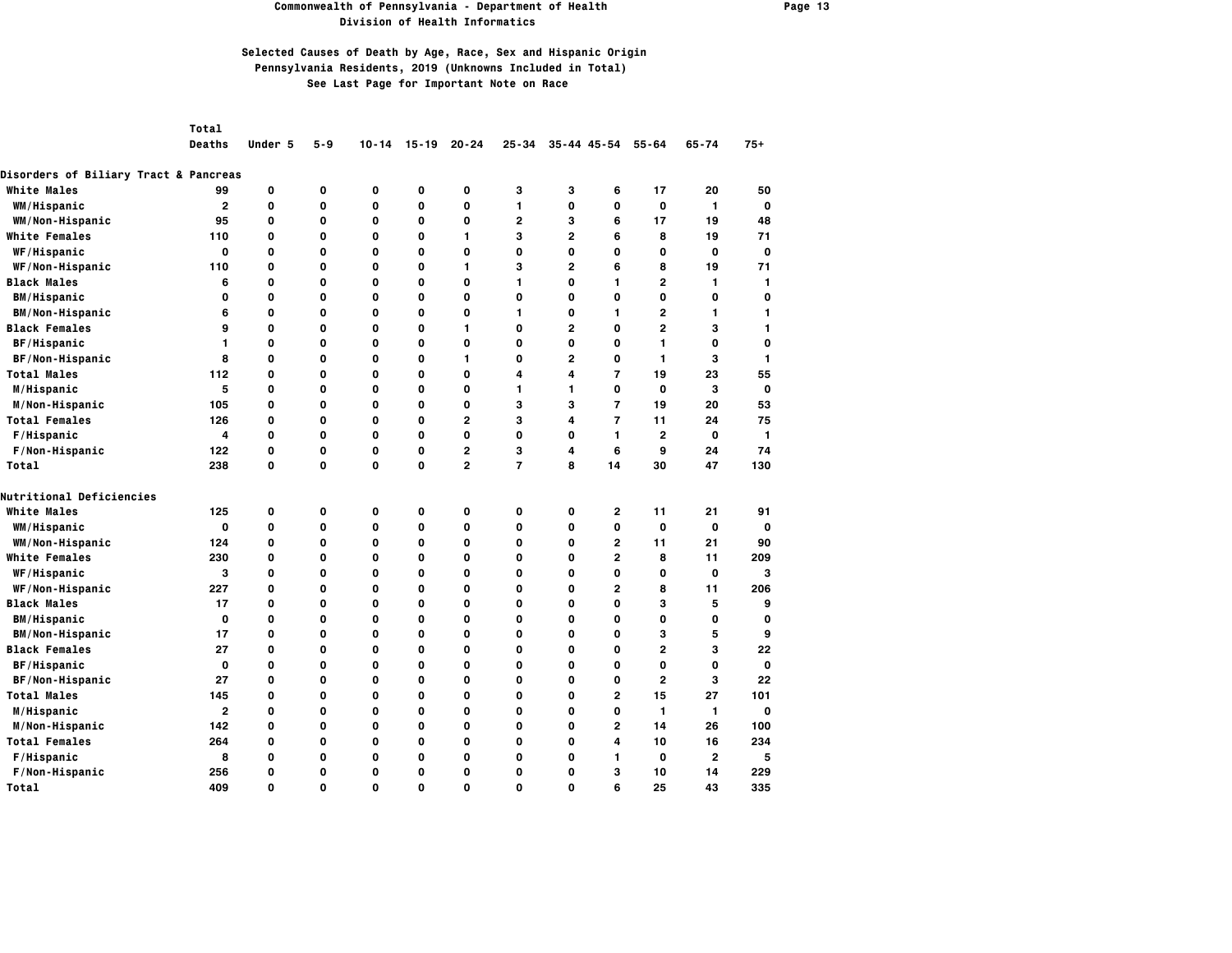#### **Commonwealth of Pennsylvania - Department of Health Page 14 Division of Health Informatics**

|                                                           | Total          |             |          |             |           |           |             |                         |                     |                |                |                         |
|-----------------------------------------------------------|----------------|-------------|----------|-------------|-----------|-----------|-------------|-------------------------|---------------------|----------------|----------------|-------------------------|
|                                                           | <b>Deaths</b>  | Under 5     | $5 - 9$  | $10 - 14$   | $15 - 19$ | $20 - 24$ | $25 - 34$   |                         | $35 - 44$ $45 - 54$ | $55 - 64$      | $65 - 74$      | $75+$                   |
| <b>Peptic Ulcer</b>                                       |                |             |          |             |           |           |             |                         |                     |                |                |                         |
| <b>White Males</b>                                        | 47             | 0           | 0        | 0           | 0         | 0         | 0           | $\overline{\mathbf{c}}$ | 1                   | 10             | 6              | 28                      |
| WM/Hispanic                                               | 0              | 0           | 0        | 0           | 0         | 0         | 0           | 0                       | 0                   | 0              | 0              | $\mathbf 0$             |
| WM/Non-Hispanic                                           | 47             | 0           | 0        | $\mathbf 0$ | 0         | 0         | 0           | $\mathbf{2}$            | 1                   | 10             | 6              | 28                      |
| <b>White Females</b>                                      | 49             | 0           | 0        | 0           | 0         | 0         | 1           | 0                       | 1                   | 6              | 3              | 38                      |
| WF/Hispanic                                               | 0              | $\mathbf 0$ | O        | O           | O         | 0         | $\mathbf 0$ | 0                       | 0                   | 0              | 0              | 0                       |
| WF/Non-Hispanic                                           | 49             | 0           | O        | O           | 0         | 0         | 1           | 0                       | 1                   | 6              | 3              | 38                      |
| <b>Black Males</b>                                        | 8              | 0           | 0        | $\mathbf 0$ | 0         | 0         | 0           | O                       | 1                   | 3              | $\overline{2}$ | 2                       |
| <b>BM/Hispanic</b>                                        | 0              | O           | O        | O           | 0         | 0         | O           | O                       | 0                   | 0              | 0              | O                       |
| <b>BM/Non-Hispanic</b>                                    | 8              | 0           | 0        | 0           | 0         | 0         | 0           | 0                       | 1                   | з              | $\overline{2}$ | $\overline{\mathbf{c}}$ |
| <b>Black Females</b>                                      | 4              | 0           | 0        | $\mathbf 0$ | 0         | 0         | 0           | O                       | 0                   | $\mathbf{1}$   | 1              | $\overline{2}$          |
| BF/Hispanic                                               | 0              | 0           | 0        | 0           | 0         | 0         | 0           | 0                       | 0                   | 0              | 0              | 0                       |
| BF/Non-Hispanic                                           | 4              | 0           | 0        | 0           | 0         | 0         | 0           | 0                       | 0                   | 1              | 1              | $\overline{2}$          |
| <b>Total Males</b>                                        | 56             | 0           | 0        | 0           | 0         | 0         | 0           | $\overline{2}$          | $\overline{2}$      | 13             | 8              | 31                      |
| M/Hispanic                                                | $\mathbf{1}$   | $\mathbf 0$ | 0        | $\mathbf 0$ | 0         | 0         | 0           | 0                       | 0                   | 0              | 0              | 1                       |
| M/Non-Hispanic                                            | 55             | O           | O        | O           | 0         | 0         | O           | $\overline{2}$          | $\overline{2}$      | 13             | 8              | 30                      |
| <b>Total Females</b>                                      | 58             | 0           | 0        | O           | 0         | 0         | 1           | O                       | $\overline{2}$      | 9              | 4              | 42                      |
| F/Hispanic                                                | $\overline{2}$ | 0           | 0        | $\mathbf 0$ | 0         | 0         | 0           | O                       | $\mathbf{1}$        | $\mathbf{1}$   | 0              | 0                       |
| F/Non-Hispanic                                            | 56             | O           | 0        | 0           | 0         | 0         | 1           | O                       | 1                   | 8              | 4              | 42                      |
| Total                                                     | 114            | 0           | 0        | O           | 0         | 0         | 1           | $\overline{2}$          | 4                   | 22             | 12             | 73                      |
| Phlebitis, Thrombophlebitis, Venous Embolism & Thrombosis |                |             |          |             |           |           |             |                         |                     |                |                |                         |
| <b>White Males</b>                                        | 47             | 0           | 0        | 0           | 0         | 0         | 1           | $\mathbf{1}$            | 7                   | 13             | 14             | 11                      |
| WM/Hispanic                                               | $\mathbf{o}$   | 0           | 0        | $\mathbf 0$ | 0         | 0         | 0           | $\mathbf 0$             | 0                   | 0              | $\mathbf{o}$   | $\mathbf{o}$            |
| WM/Non-Hispanic                                           | 47             | O           | O        | O           | O         | 0         | 1           | 1                       | $\overline{7}$      | 13             | 14             | 11                      |
| <b>White Females</b>                                      | 48             | O           | O        | O           | 1         | 0         | 3           | 1                       | $\overline{7}$      | 5              | $\overline{7}$ | 24                      |
| <b>WF/Hispanic</b>                                        | 1              | 0           | 0        | 0           | 0         | 0         | O           | 0                       | 0                   | 0              | 0              | 1                       |
| WF/Non-Hispanic                                           | 47             | 0           | 0        | $\mathbf 0$ | 1         | 0         | 3           | 1                       | $\overline{7}$      | 5              | 7              | 23                      |
| <b>Black Males</b>                                        | 14             | 0           | 0        | 0           | 0         | 1         | 0           | 0                       | 4                   | 6              | $\overline{2}$ | $\mathbf{1}$            |
| <b>BM/Hispanic</b>                                        | 0              | 0           | 0        | 0           | 0         | 0         | 0           | 0                       | 0                   | 0              | 0              | 0                       |
| <b>BM/Non-Hispanic</b>                                    | 14             | 0           | 0        | $\mathbf 0$ | 0         | 1         | 0           | 0                       | 4                   | 6              | 2              | 1                       |
| <b>Black Females</b>                                      | 5              | 0           | O        | O           | 0         | 0         | O           | O                       | $\overline{2}$      | $\overline{2}$ | O              | 1                       |
| BF/Hispanic                                               | 0              | 0           | 0        | O           | 0         | 0         | O           | 0                       | 0                   | 0              | O              | 0                       |
| BF/Non-Hispanic                                           | 5              | $\mathbf 0$ | O        | O           | 0         | 0         | $\mathbf 0$ | O                       | $\overline{2}$      | $\overline{2}$ | 0              | 1                       |
| <b>Total Males</b>                                        | 61             | 0           | O        | 0           | O         | 1         | 1           | 1                       | 11                  | 19             | 16             | 12                      |
| M/Hispanic                                                | 0              | 0           | 0        | 0           | 0         | 0         | 0           | 0                       | 0                   | 0              | 0              | 0                       |
| M/Non-Hispanic                                            | 61             | 0           | O        | $\mathbf 0$ | 0         | 1         | 1           | 1                       | 11                  | 19             | 16             | 12                      |
| <b>Total Females</b>                                      | 54             | 0           | 0        | 0           | 1         | 0         | 3           | 1                       | 9                   | $\overline{7}$ | $\overline{7}$ | 26                      |
| F/Hispanic                                                | $\mathbf{1}$   | 0           | 0        | 0           | 0         | 0         | 0           | 0                       | 0                   | 0              | 0              | $\mathbf{1}$            |
| F/Non-Hispanic                                            | 53             | 0           | 0        | 0           | 1         | 0         | з           | 1                       | 9                   | $\overline{7}$ | $\overline{7}$ | 25                      |
| Total                                                     | 115            | O           | $\Omega$ | $\Omega$    | 1         | 1         | 4           | $\overline{2}$          | 20                  | 26             | 23             | 38                      |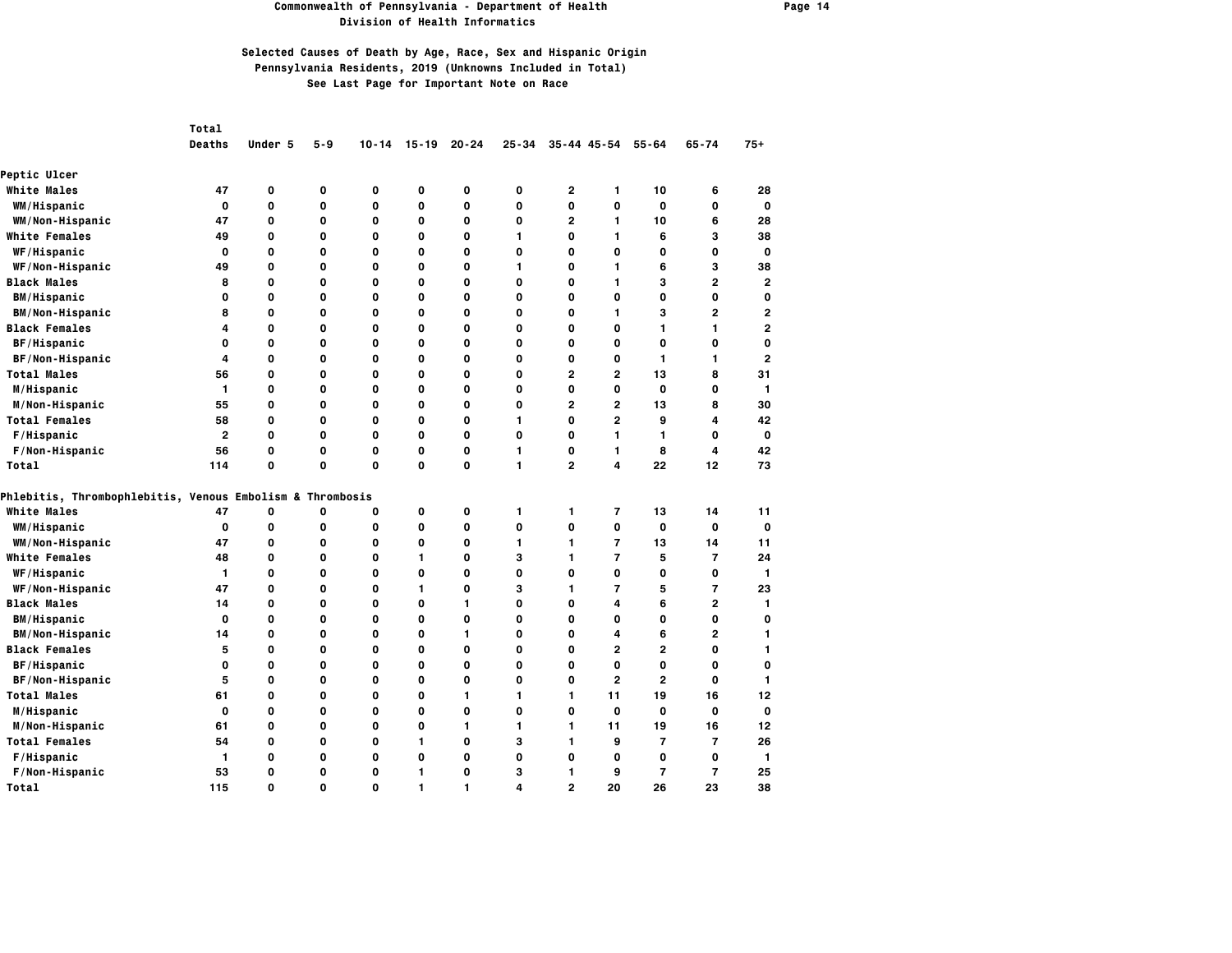#### **Commonwealth of Pennsylvania - Department of Health Page 15 Division of Health Informatics**

|                                                 | Total        |          |     |              |             |           |              |                |                     |                |                          |                |
|-------------------------------------------------|--------------|----------|-----|--------------|-------------|-----------|--------------|----------------|---------------------|----------------|--------------------------|----------------|
|                                                 | Deaths       | Under 5  | 5-9 | $10 - 14$    | $15 - 19$   | $20 - 24$ | $25 - 34$    |                | $35 - 44$ $45 - 54$ | $55 - 64$      | $65 - 74$                | $75+$          |
| <b>Multiple Sclerosis</b>                       |              |          |     |              |             |           |              |                |                     |                |                          |                |
| <b>White Males</b>                              | 65           | 0        | 0   | 0            | 0           | 0         | $\mathbf{o}$ | 3              | 11                  | 17             | 20                       | 14             |
| WM/Hispanic                                     | O            | 0        | 0   | 0            | O           | 0         | $\mathbf{o}$ | 0              | $\Omega$            | O              | 0                        | 0              |
| WM/Non-Hispanic                                 | 65           | 0        | 0   | 0            | 0           | 0         | $\mathbf{o}$ | 3              | 11                  | 17             | 20                       | 14             |
| <b>White Females</b>                            | 147          | 0        | O   | 0            | $\mathbf 0$ | 0         | $\mathbf{o}$ | 1              | 14                  | 45             | 48                       | 39             |
| WF/Hispanic                                     | O            | 0        | O   | 0            | O           | 0         | $\mathbf{o}$ | 0              | 0                   | $\mathbf 0$    | 0                        | 0              |
| WF/Non-Hispanic                                 | 147          | 0        | 0   | 0            | 0           | 0         | 0            | 1              | 14                  | 45             | 48                       | 39             |
| <b>Black Males</b>                              | 11           | 0        | 0   | 0            | 0           | 0         | $\mathbf{o}$ | 0              | 4                   | з              | $\overline{2}$           | $\overline{2}$ |
| <b>BM/Hispanic</b>                              | 0            | 0        | 0   | 0            | O           | 0         | $\mathbf{o}$ | 0              | 0                   | 0              | 0                        | 0              |
| <b>BM/Non-Hispanic</b>                          | 11           | 0        | 0   | 0            | 0           | 0         | 0            | 0              | 4                   | з              | 2                        | $\overline{2}$ |
| <b>Black Females</b>                            | 14           | 0        | 0   | 0            | 0           | 0         | $\mathbf{o}$ | 1              | $\overline{2}$      | 6              | 3                        | $\overline{2}$ |
| BF/Hispanic                                     | 0            | O        | O   | 0            | $\mathbf 0$ | 0         | $\Omega$     | O              | $\Omega$            | O              | 0                        | $\mathbf 0$    |
| BF/Non-Hispanic                                 | 14           | 0        | 0   | 0            | 0           | 0         | 0            | 1              | $\overline{2}$      | 6              | з                        | $\overline{2}$ |
| <b>Total Males</b>                              | 79           | 0        | 0   | 0            | $\mathbf 0$ | 0         | $\mathbf{o}$ | 3              | 16                  | 20             | 22                       | 18             |
| M/Hispanic                                      | 1            | 0        | O   | 0            | O           | 0         | $\mathbf{o}$ | 0              | 0                   | $\mathbf 0$    | O                        | $\mathbf{1}$   |
| M/Non-Hispanic                                  | 78           | 0        | 0   | 0            | O           | 0         | 0            | 3              | 16                  | 20             | 22                       | 17             |
| <b>Total Females</b>                            | 164          | 0        | O   | 0            | O           | 0         | $\mathbf{o}$ | 4              | 17                  | 51             | 51                       | 41             |
| F/Hispanic                                      | $\mathbf{2}$ | 0        | O   | 0            | O           | 0         | $\mathbf{o}$ | $\overline{2}$ | 0                   | $\mathbf 0$    | 0                        | 0              |
| F/Non-Hispanic                                  | 162          | 0        | 0   | 0            | 0           | 0         | 0            | 2              | 17                  | 51             | 51                       | 41             |
| Total                                           | 243          | 0        | 0   | $\mathbf{o}$ | 0           | 0         | $\mathbf{o}$ | $\overline{7}$ | 33                  | 71             | 73                       | 59             |
| Cholelithiasis & Other Disorders of Gallbladder |              |          |     |              |             |           |              |                |                     |                |                          |                |
| <b>White Males</b>                              | 88           | 0        | 0   | $\mathbf{o}$ | 0           | 0         | $\mathbf{o}$ | 0              | $\mathbf{2}$        | 8              | 18                       | 60             |
| WM/Hispanic                                     | O            | 0        | 0   | 0            | O           | 0         | $\mathbf{o}$ | 0              | 0                   | 0              | 0                        | $\Omega$       |
| WM/Non-Hispanic                                 | 88           | 0        | 0   | 0            | 0           | 0         | 0            | 0              | $\mathbf{2}$        | 8              | 18                       | 60             |
| <b>White Females</b>                            | 88           | 0        | 0   | 0            | 0           | 0         | $\mathbf{o}$ | 0              | 3                   | з              | $\overline{7}$           | 75             |
| WF/Hispanic                                     | 0            | 0        | 0   | 0            | O           | 0         | $\mathbf{o}$ | 0              | 0                   | 0              | 0                        | 0              |
| WF/Non-Hispanic                                 | 88           | 0        | 0   | 0            | 0           | 0         | 0            | 0              | з                   | з              | $\overline{\phantom{a}}$ | 75             |
| <b>Black Males</b>                              | 1            | 0        | 0   | 0            | 0           | 0         | $\mathbf{o}$ | 0              | O                   | 0              | 1                        | 0              |
| <b>BM/Hispanic</b>                              | 0            | O        | 0   | 0            | O           | 0         | 0            | 0              | 0                   | 0              | 0                        | 0              |
| <b>BM/Non-Hispanic</b>                          | 1.           | 0        | 0   | 0            | 0           | 0         | 0            | 0              | 0                   | 0              | 1                        | 0              |
| <b>Black Females</b>                            | 8            | 0        | 0   | 0            | $\mathbf 0$ | 0         | $\mathbf{o}$ | 0              | 0                   | $\overline{2}$ | 1                        | 5              |
| BF/Hispanic                                     | 0            | 0        | O   | 0            | O           | 0         | $\mathbf{o}$ | 0              | 0                   | 0              | 0                        | 0              |
| BF/Non-Hispanic                                 | 8            | 0        | O   | 0            | $\mathbf 0$ | 0         | $\mathbf{o}$ | 0              | 0                   | $\overline{2}$ | 1                        | 5              |
| <b>Total Males</b>                              | 93           | 0        | 0   | 0            | 0           | 0         | 1            | 0              | $\mathbf{2}$        | 8              | 21                       | 61             |
| M/Hispanic                                      | 1            | 0        | 0   | 0            | $\mathbf 0$ | 0         | 1            | 0              | 0                   | 0              | O                        | 0              |
| M/Non-Hispanic                                  | 92           | 0        | 0   | 0            | 0           | 0         | 0            | 0              | $\mathbf{2}$        | 8              | 21                       | 61             |
| <b>Total Females</b>                            | 98           | 0        | 0   | 0            | 0           | 0         | $\mathbf{o}$ | 0              | 3                   | 5              | 8                        | 82             |
| F/Hispanic                                      | 0            | 0        | 0   | 0            | 0           | 0         | 0            | 0              | 0                   | O              | 0                        | 0              |
| F/Non-Hispanic                                  | 98           | 0        | 0   | 0            | 0           | 0         | 0            | 0              | з                   | 5              | 8                        | 82             |
| Total                                           | 191          | $\Omega$ | 0   | O            | $\mathbf 0$ | 0         | 1            | O              | 5                   | 13             | 29                       | 143            |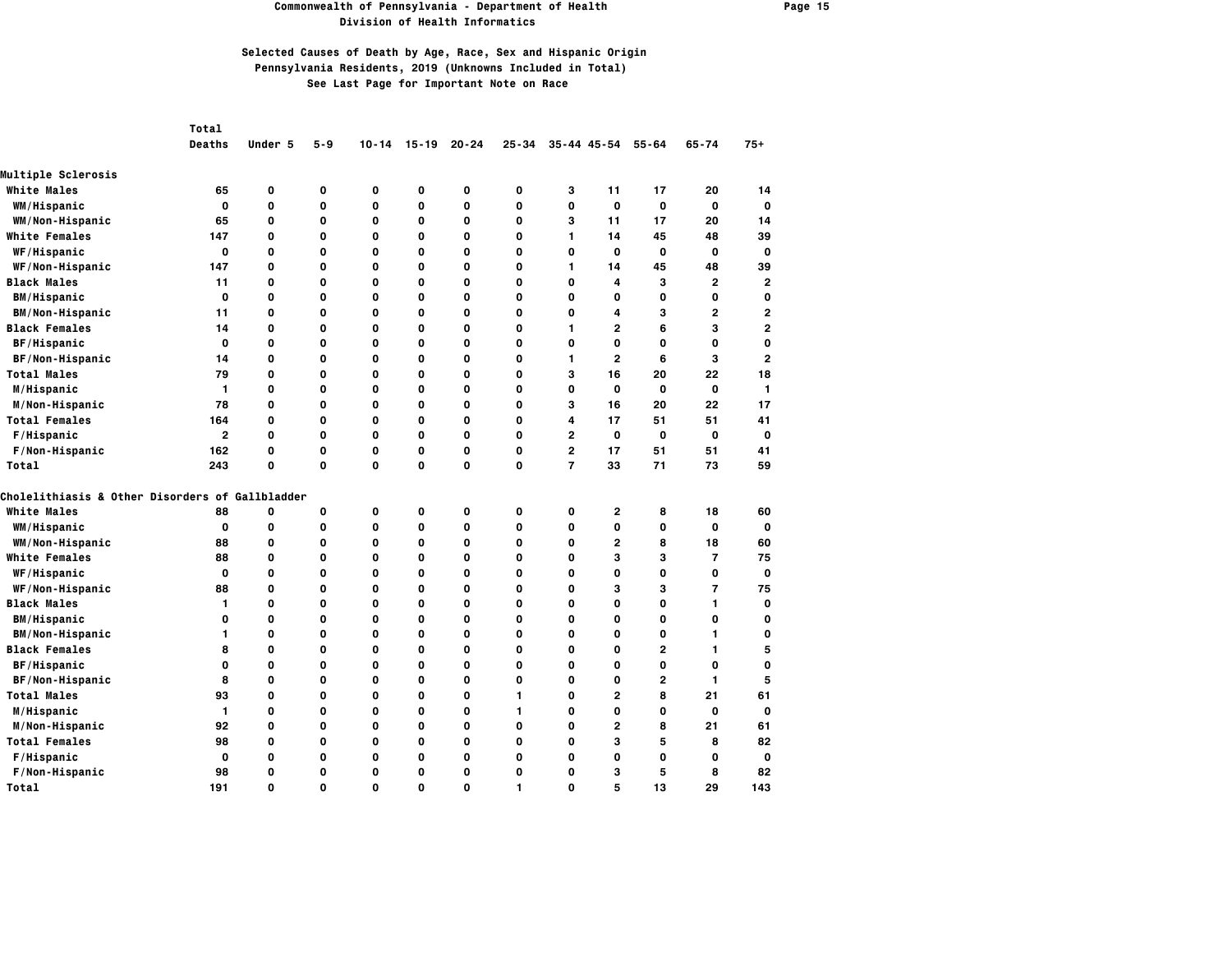### **Commonwealth of Pennsylvania - Department of Health Page 16 Division of Health Informatics**

|                        | Total          |             |     |              |                |                |                |                |                     |                         |                         |                |
|------------------------|----------------|-------------|-----|--------------|----------------|----------------|----------------|----------------|---------------------|-------------------------|-------------------------|----------------|
|                        | <b>Deaths</b>  | Under 5     | 5-9 | $10 - 14$    | $15 - 19$      | $20 - 24$      | $25 - 34$      |                | $35 - 44$ $45 - 54$ | $55 - 64$               | $65 - 74$               | $75+$          |
| Hernia                 |                |             |     |              |                |                |                |                |                     |                         |                         |                |
| <b>White Males</b>     | 39             | 1           | 0   | $\mathbf{o}$ | 0              | 0              | 1              | 0              | 3                   | 3                       | 6                       | 25             |
| WM/Hispanic            | $\mathbf{1}$   | 0           | 0   | 0            | O              | 0              | $\mathbf{o}$   | 0              | 0                   | $\mathbf{1}$            | 0                       | 0              |
| WM/Non-Hispanic        | 38             | 1           | 0   | 0            | 0              | 0              | $\mathbf{1}$   | 0              | 3                   | $\overline{2}$          | 6                       | 25             |
| <b>White Females</b>   | 46             | 0           | 0   | 0            | 0              | 0              | 0              | 0              | з                   | 4                       | $\overline{7}$          | 32             |
| WF/Hispanic            | 0              | 0           | 0   | 0            | 0              | 0              | $\mathbf{o}$   | 0              | 0                   | 0                       | 0                       | $\mathbf 0$    |
| WF/Non-Hispanic        | 46             | 0           | O   | 0            | $\mathbf 0$    | 0              | $\mathbf{o}$   | 0              | 3                   | 4                       | $\overline{7}$          | 32             |
| <b>Black Males</b>     | 3              | 0           | O   | 0            | O              | 0              | $\mathbf{o}$   | 1              | 0                   | $\mathbf{1}$            | 1                       | 0              |
| <b>BM/Hispanic</b>     | 0              | 0           | 0   | 0            | O              | 0              | $\mathbf{o}$   | 0              | 0                   | O                       | 0                       | 0              |
| <b>BM/Non-Hispanic</b> | 3              | 0           | 0   | 0            | 0              | 0              | $\mathbf{o}$   | 1              | $\mathbf o$         | $\mathbf{1}$            | 1                       | 0              |
| <b>Black Females</b>   | $\overline{2}$ | 0           | O   | $\mathbf{o}$ | O              | 0              | $\mathbf{o}$   | 0              | 1                   | $\mathbf{1}$            | 0                       | 0              |
| BF/Hispanic            | 0              | 0           | 0   | 0            | 0              | 0              | 0              | 0              | 0                   | O                       | 0                       | 0              |
| BF/Non-Hispanic        | 2              | 0           | 0   | 0            | 0              | 0              | 0              | 0              | 1                   | 1                       | 0                       | 0              |
| <b>Total Males</b>     | 42             | 1           | 0   | 0            | 0              | 0              | 1              | 1              | 3                   | $\overline{\mathbf{4}}$ | $\overline{7}$          | 25             |
| M/Hispanic             | 1              | O           | O   | 0            | $\mathbf 0$    | 0              | $\mathbf{o}$   | 0              | $\mathbf 0$         | $\mathbf{1}$            | 0                       | 0              |
| M/Non-Hispanic         | 41             | 1           | O   | 0            | $\mathbf 0$    | 0              | 1              | 1              | 3                   | 3                       | $\overline{7}$          | 25             |
| <b>Total Females</b>   | 51             | 0           | 0   | 0            | 0              | 0              | $\mathbf{o}$   | 0              | 4                   | 5                       | $\overline{7}$          | 35             |
| F/Hispanic             | $\overline{2}$ | 0           | 0   | $\mathbf{o}$ | 0              | 0              | $\mathbf{o}$   | 0              | $\mathbf o$         | 0                       | $\mathbf 0$             | $\overline{2}$ |
| F/Non-Hispanic         | 48             | 0           | O   | 0            | 0              | 0              | $\mathbf{o}$   | 0              | 4                   | 5                       | $\overline{7}$          | 32             |
| Total                  | 93             | 1           | 0   | 0            | 0              | 0              | $\mathbf{1}$   | 1              | $\overline{7}$      | 9                       | 14                      | 60             |
| Epilepsy               |                |             |     |              |                |                |                |                |                     |                         |                         |                |
| <b>White Males</b>     | 39             | 0           | з   | 0            | 5              | 0              | 4              | 5              | з                   | 4                       | 6                       | 9              |
| WM/Hispanic            | $\mathbf{1}$   | 0           | 0   | 0            | 1              | 0              | $\mathbf{o}$   | 0              | 0                   | 0                       | 0                       | O              |
| WM/Non-Hispanic        | 38             | 0           | 3   | $\mathbf{o}$ | 4              | 0              | 4              | 5              | 3                   | $\overline{\mathbf{4}}$ | 6                       | 9              |
| <b>White Females</b>   | 54             | 1           | O   | 0            | 1              | $\overline{2}$ | 1              | 3              | 4                   | 4                       | 13                      | 25             |
| WF/Hispanic            | $\mathbf{1}$   | 0           | 0   | 0            | O              | 0              | $\mathbf{o}$   | 0              | 0                   | 0                       | O                       | 1              |
| WF/Non-Hispanic        | 53             | 1           | 0   | 0            | 1              | $\mathbf{2}$   | 1              | з              | 4                   | 4                       | 13                      | 24             |
| <b>Black Males</b>     | 11             | $\mathbf 0$ | 0   | 0            | $\mathbf 0$    | $\overline{2}$ | 1              | 2              | $\overline{2}$      | $\mathbf{1}$            | $\overline{\mathbf{c}}$ | 1              |
| <b>BM/Hispanic</b>     | 0              | O           | 0   | 0            | 0              | 0              | 0              | 0              | 0                   | O                       | 0                       | $\mathbf 0$    |
| <b>BM/Non-Hispanic</b> | 11             | 0           | 0   | 0            | 0              | $\mathbf{2}$   | 1              | 2              | $\overline{2}$      | 1                       | 2                       | 1              |
| <b>Black Females</b>   | 14             | 0           | O   | 0            | $\mathbf 0$    | $\mathbf{2}$   | 1              | 0              | 3                   | O                       | 3                       | 5              |
| BF/Hispanic            | 0              | 0           | 0   | 0            | 0              | 0              | $\mathbf 0$    | 0              | 0                   | 0                       | 0                       | 0              |
| BF/Non-Hispanic        | 14             | 0           | O   | 0            | O              | $\overline{2}$ | 1              | 0              | 3                   | 0                       | 3                       | 5              |
| <b>Total Males</b>     | 53             | 0           | з   | 0            | 6              | $\overline{2}$ | 6              | 7              | 5                   | 6                       | 8                       | 10             |
| M/Hispanic             | з              | 0           | 0   | 0            | $\mathbf{2}$   | 0              | $\mathbf{1}$   | 0              | 0                   | 0                       | 0                       | 0              |
| M/Non-Hispanic         | 50             | 0           | 3   | 0            | 4              | $\overline{2}$ | 5              | $\overline{7}$ | 5                   | 6                       | 8                       | 10             |
| <b>Total Females</b>   | 68             | 1           | 0   | 0            | 1              | 4              | $\overline{2}$ | 3              | $\overline{7}$      | 4                       | 16                      | 30             |
| F/Hispanic             | 1              | 0           | 0   | 0            | $\mathbf 0$    | 0              | $\mathbf{o}$   | 0              | 0                   | 0                       | 0                       | 1              |
| F/Non-Hispanic         | 67             | 1           | 0   | 0            | 1              | 4              | $\overline{2}$ | 3              | $\overline{7}$      | 4                       | 16                      | 29             |
| Total                  | 121            | 1           | 3   | O            | $\overline{7}$ | 6              | 8              | 10             | 12                  | 10                      | 24                      | 40             |